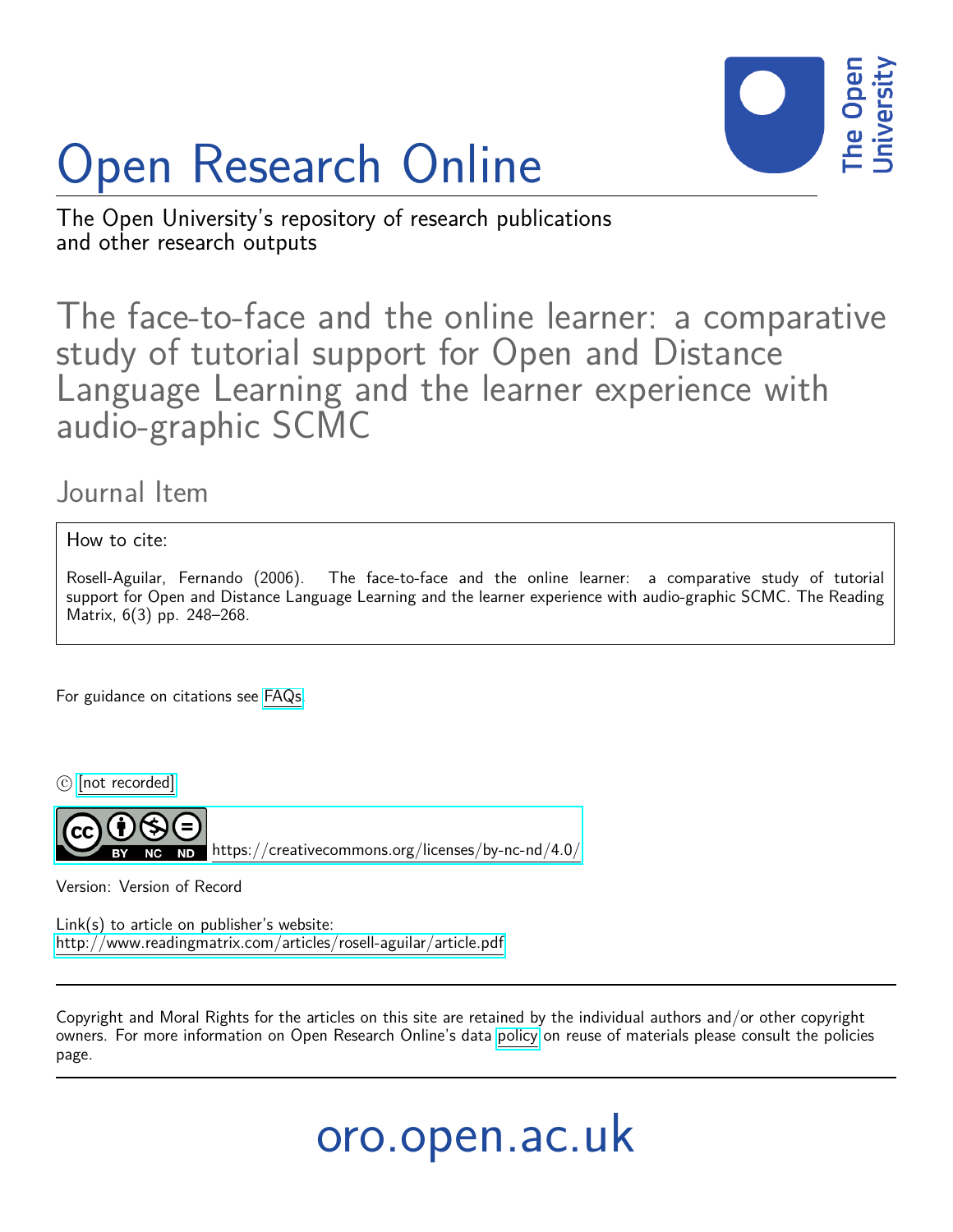# **THE FACE-TO-FACE AND THE ONLINE LEARNER: A COMPARATIVE STUDY OF TUTORIAL SUPPORT FOR OPEN AND DISTANCE LANGUAGE LEARNING AND THE LEARNER EXPERIENCE WITH AUDIO-GRAPHIC SCMC**

**Fernando Rosell-Aguilar**  Open University, United Kingdom

1

# **Abstract \_\_\_\_\_\_\_\_\_\_\_\_\_\_\_\_**

This paper reports on a large-scale quantitative study into the student population of the online and face-to-face versions of a language course to find out whether there are any salient differences. The paper also reports on a smaller group of students and their impressions of audiographic conferencing and learning with it, as well as their reasons for choosing to use Synchronous Computer-Mediated Communication (SCMC) over face-to-face. The data suggests that there are not many differences between online and face-to-face learners but there are differences in course marks. The responses suggest that despite some technical problems, the software is generally liked and perceived to provide a good, convenient learning environment.

#### **Introduction**

\_\_\_\_\_\_\_\_\_\_\_\_\_\_\_\_\_\_\_

The option of using audio-graphic Synchronous Computer-Mediated Communication (SCMC) instead of face-to-face communication for the provision of tutorials in open and distance learning (ODL) creates choices for students who must decide which medium they wish to use for their language tuition.<sup>1</sup> The audio-graphic environment provides opportunities for human-to-human interaction through computers, with obvious potential for language learning, but the environment has been described as cold, and communication through the medium can be slow. Are there any differences between online and face-to-face learners? Will their academic results change depending on the tuition mode? What is the learning experience like for audiographic students?

The next section in this paper will provide an overview of the literature on the use of audio-graphic SCMC in ODL, its challenges and benefits, and previous research into the view of the learners who use it. It will be followed by the presentation of the methodology and results of two surveys, one large-scale and the other small-scale, followed by the conclusion.

The research agenda for SCMC includes the evaluation of the media and its users. Colpaert (2004) suggested four criteria to evaluate online interactive language courseware: usability, usage, user satisfaction, and criteria for optimizing didactic efficiency. These criteria

<sup>&</sup>lt;sup>1</sup> The word 'tuition' is used here to refer to scheduled contact time between tutors and students. This researcher feels that the word 'instruction' has a connotation of being a one-sided relationship where the tutor *instructs* students, which does not seem coherent with a communicative approach to language teaching and learning.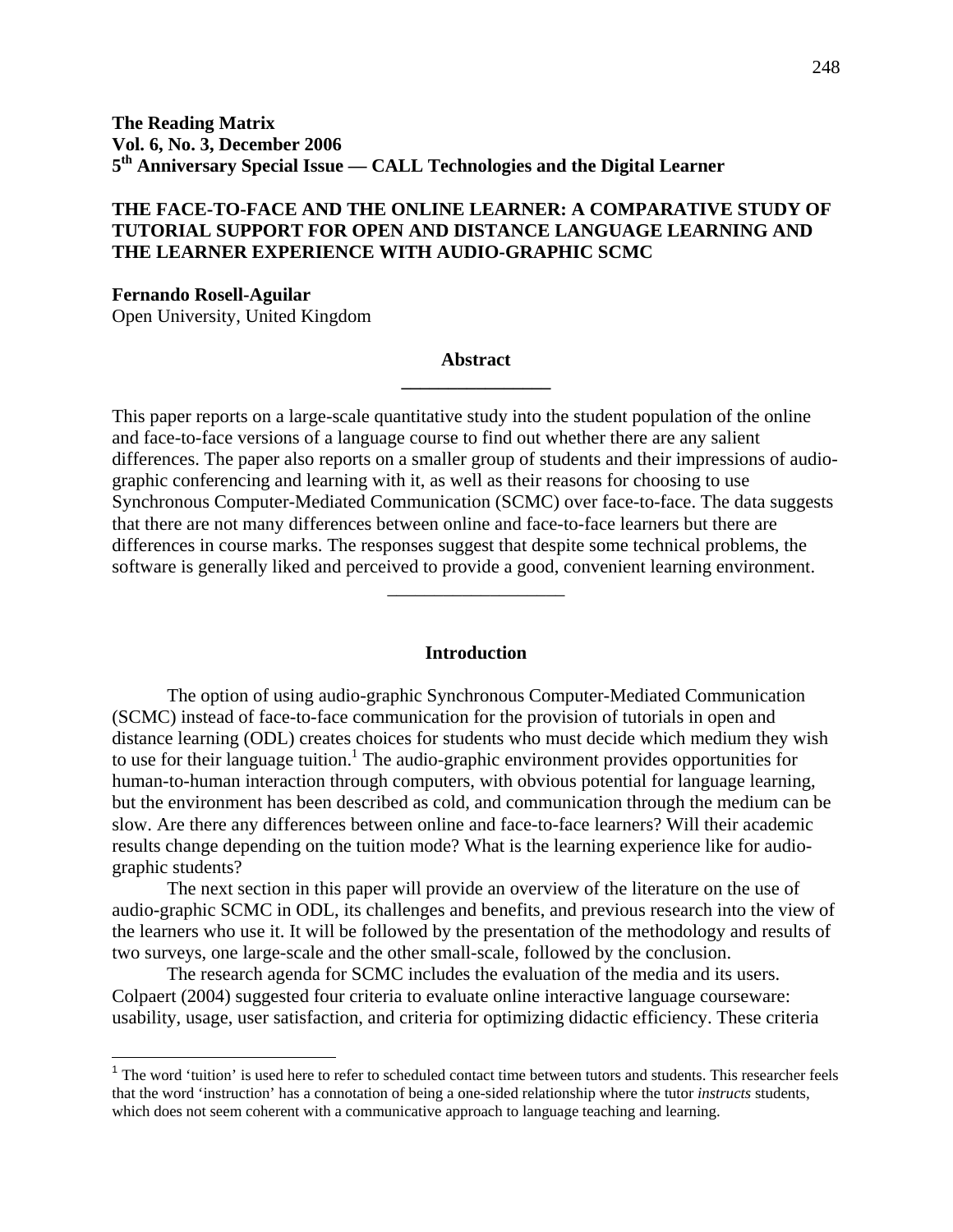can be adopted for the evaluation of SCMS since the adoption of audio-graphic conferencing affects usage, user satisfaction, and the learning process (didactic efficiency).

One of the key elements in the research into audio-graphic conferencing is the relationship of the human side and the software. There has been much research on student perceptions of different computer-enhanced learning environments (see Stepp-Greany, 2002 for an overview) but research into the perceptions of any new learning environment is essential because "learners are individuals with their own views about different types of communication media" (Levy & Stockwell, 2006, p.109). Among the social and psychological dimensions of CMC, "it is necessary to consider the situation from the viewpoint of the learner. This is of particular importance in distance learning environments" (Levy & Stockwell, 2006, p. 100) as "it is the learner's diverse experiences and attitudes that provide us with a point of departure for an alternative view on CALL" (Debsky & Levy, 1999, p. 9). The relationship between users through the computer is important as well. In a study of online tuition using *OnLive Traveller*, a success factor was "the close relationship which is created between the teachers and the students" (Eklund-Braconi, 2004, p. 1).

Research shows that learners' performance improves if they feel in command of the situation, and if they are familiar with their environment (Oxford, 1990), and pilot studies had found that students need time and help to familiarize themselves with the software (Kötter & Shield, 2000). In addition, the use of the online environment brings changes to the roles of both learners and tutor (Hauck & Haezewindt, 1999). It is therefore necessary to consider the students' viewpoint, especially in the case of ODL where CMC may be the only contact between the tutor and the learners, or the learners with their peers. As Hampel (2003) stated, there is a "need to listen to both students' and tutors' experiences, thereby integrating theory with practice" (p. 34). A recent study of the impressions of tutors working with audio-graphic tools reported that most tutors found the teaching experience very positive and liked using the tools; however, some experienced technical problems and believed that these affect the learning experience (Rosell-Aguilar, 2006). In audio-graphic conferencing it has been suggested that "the fact that students have to interact orally in foreign language without the usual verbal and visual clues (paralinguistic features and body language) can cause increased anxiety and lower motivation in language learning" (Hampel, 2003, p. 29). On the other hand, later research into this issue found positive responses to the lack of visual clues. One study concluded that "it is paramount that tutors and learners alike are aware that for interaction to be successful in audio-graphic collaborative learning environments, there has to be a mutual understanding of what the medium requires of the user for the user to benefit fully from the medium" (de los Arcos & Arnedillo Sánchez, 2006, p. 91).

The first major research into students' perceptions of a course using audio-graphic conferencing for the provision of tuition was carried out in 2002 by Hampel, who examined the experience of twelve students taking an Open University German upper-intermediate course, the first language course at the institution to fully use the *Lyceum* software. From the student perspective, she found among others the following challenges of audio-graphic tuition:

- technical difficulties, especially with the sound (audio levels, general quality of the audio) and with losing the connection
- students felt that technical difficulties had a negative impact on the learning experience
- reluctance to seek help from the helpdesk
- lack of body language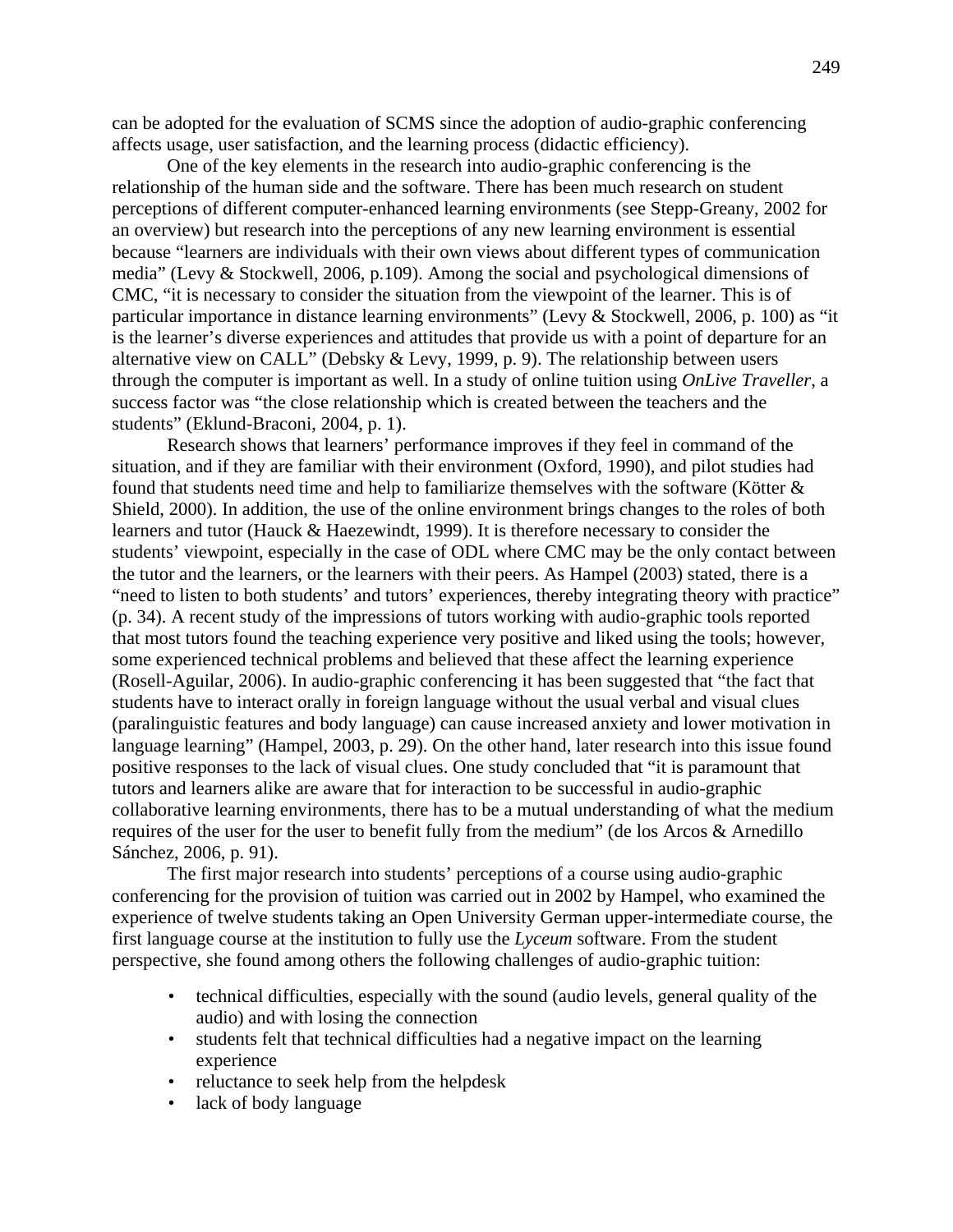- less spontaneity
- awkward silences
- shy people were less likely to participate
- complexity of having too many things to do (using the mouse, speaking, typing)
- groups were often too small. (Hampel 2003)

In contrast, the following benefits of using the software were identified:

- improving oral communication skills
- authentic communication with other learners
- bridging the distance between learners and tutors
- sharing texts
- useful tool for group work. (Hampel 2003)

In 2003, an internal report from the Open University reported on the experience of *Lyceum* users, tutors, and students. Although the conclusion was positive, it reported the case of a student who said the following:

I am afraid I feel *Lyceum* is fundamentally a flawed system for the teaching of foreign languages. The essential element of teaching foreign language is that of communication - *Lyceum* creates barriers that inhibit that aspect of teaching. It is slow, clunky and totally inappropriate. (Schrafnagl, 2003, p. 32)

This description of the medium as slow, together with a general impression that the environment is cold, was common among internal reports and personal accounts at the beginning of its use.

An important issue which relates to the learner experience is knowing why students have opted to use a Virtual Learning Environment (VLE) instead of traditional face-to-face teaching. Shield (2000) found that there were two main reasons for learners to use VLEs: to practice using the target language in synchronous, spoken interaction within a meaningful framework, and to reduce the isolation of being a distance learner who does not attend face-to-face tutorials. In 2005, Rosell-Aguilar hypothesized that there were four main reasons why students chose the online strand of a language course:

- a) it provides access to tutorials that otherwise would not be available to them for reasons of
	- $\bullet$  their geographical location if they live far away from the regional centre where face to face tutorials are offered and therefore to reduce their sense of isolation.
	- limited time availability (online tutorials tend to be scheduled on weekday evenings and do not require the time to travel to the regional centre).
	- physical disability that may make their traveling difficult.
- b) they like ICT and the idea of using their computers for their learning.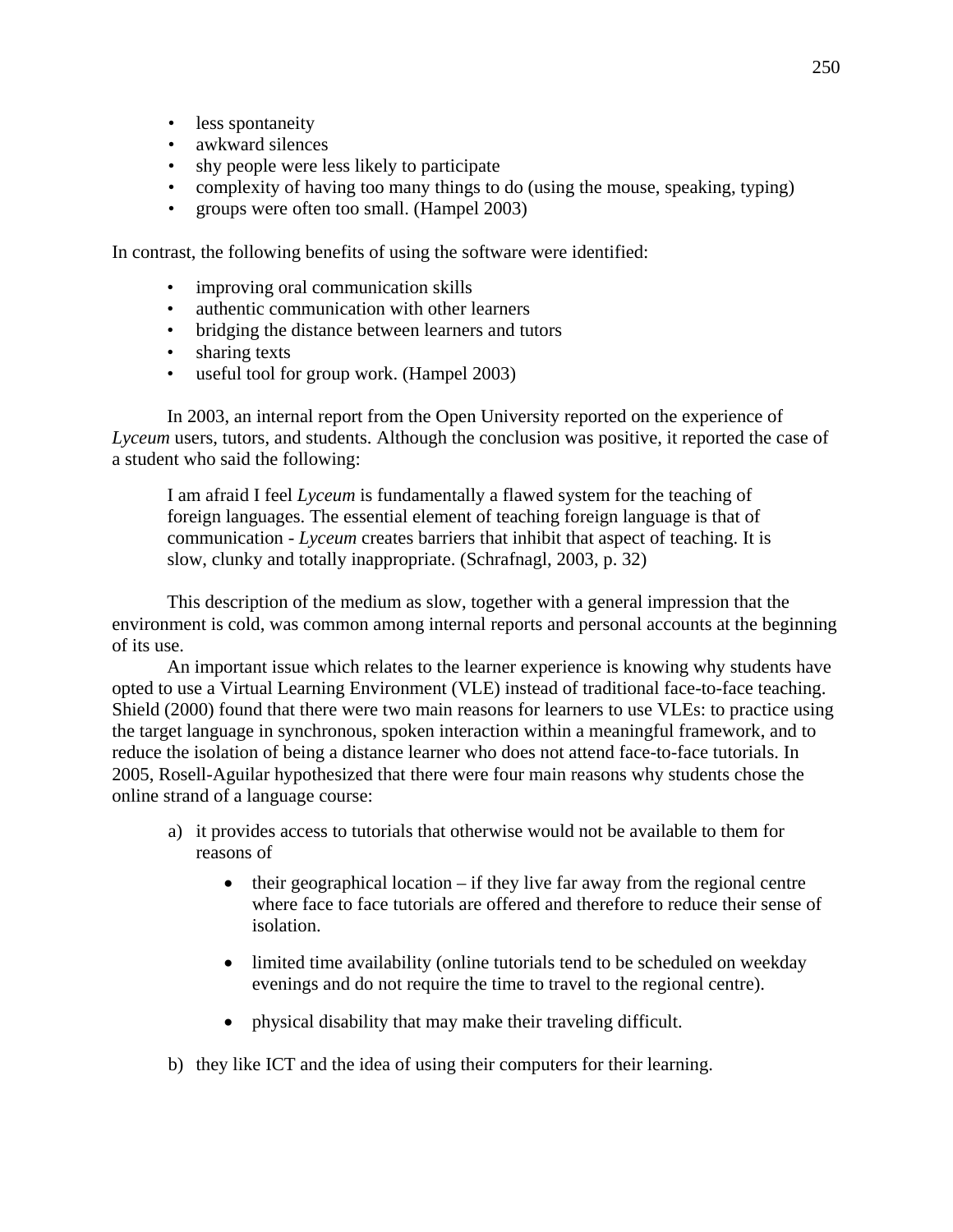- c) they may feel more comfortable "shielded" behind a PC and not making mistakes in the physical presence of others.
- d) they wrongly assume that the whole course is taught online, rather than the tutorials only. (p. 432)

Audio-graphic tools (and in this context, *Lyceum* in particular) have improved with constant advancements and technical developments since the time of the earlier reports. The expertise in the field of audio-graphic conferencing for the provision of language instruction has also grown. Therefore, there is a need to find out whether the findings reported on the learner experience are still applicable today: what students think of the environment, the tutorials, the reported feelings of isolation and a slow and cold environment. The studies reported in this paper also aim to get a picture of online learners and if there are any differences with their face-to-face counterparts. A common assumption about online learners which this study aims to clarify is that they are younger and male. The author of this paper also hypothesized, more by intuition than evidence, that those who did not intend to attend tutorials would enroll in the online version of the course, as it is easier to 'hide' behind a computer. Another interesting issue to clarify is the students' reasons for choosing the online version of the course.

 The following sections will describe the course and audio-graphic software that are the focus of this study and report on two surveys of the student population of the online and the faceto-face versions of the same language course.

#### **Two Surveys: Large-Scale and Small-Scale**

This study has two clearly-defined parts. The first is a quantitative approach at finding out more about the differences between online and face-to-face learners, the perceived benefits of their chosen mode of tuition, attendance, course results, and whether they intend to continue with that tuition mode. The second part uses a qualitative approach to report on the results of a smaller-scale, more in-depth survey with one of the tutorial groups of students to look at their impressions of the audio-graphic conferencing medium and learning with it.

The students who took part in this study were taking *Portales*, a beginners' Spanish distance course at the UK Open University. There are two versions of the course: L194, which offers face-to-face tutorials and the oral component of the end of course assessment (ECA), and LZX194, in which tutorials and ECA take place online using an audio-graphic synchronous CMC tool. Otherwise, the courses are the same. The main method of tuition is through print and audio materials which the students work through at a distance. Completion of the course equals 30 points, which means that students should take around 300 hours to complete it. Of these, 21 hours are for contact with a tutor either face-to-face or online.

The software used for the online tutorials is an in-house audio-graphic conferencing program called *Lyceum*. When connected to the system, users can synchronously speak to other users and are supported by additional tools which include a whiteboard, a grid or concept map, a text editor, and a chat facility, among others. The software was fully adopted for language tuition by the Department of Languages at the Open University in 2002 (for details of the software, its pilot stages, and challenges presented during its use, see Hampel, 2003; Hampel & Hauck, 2004; Hauck & Haezewindt, 1999; Kötter, 2001; Rosell-Aguilar, 2005; Shield, 2000). A taster website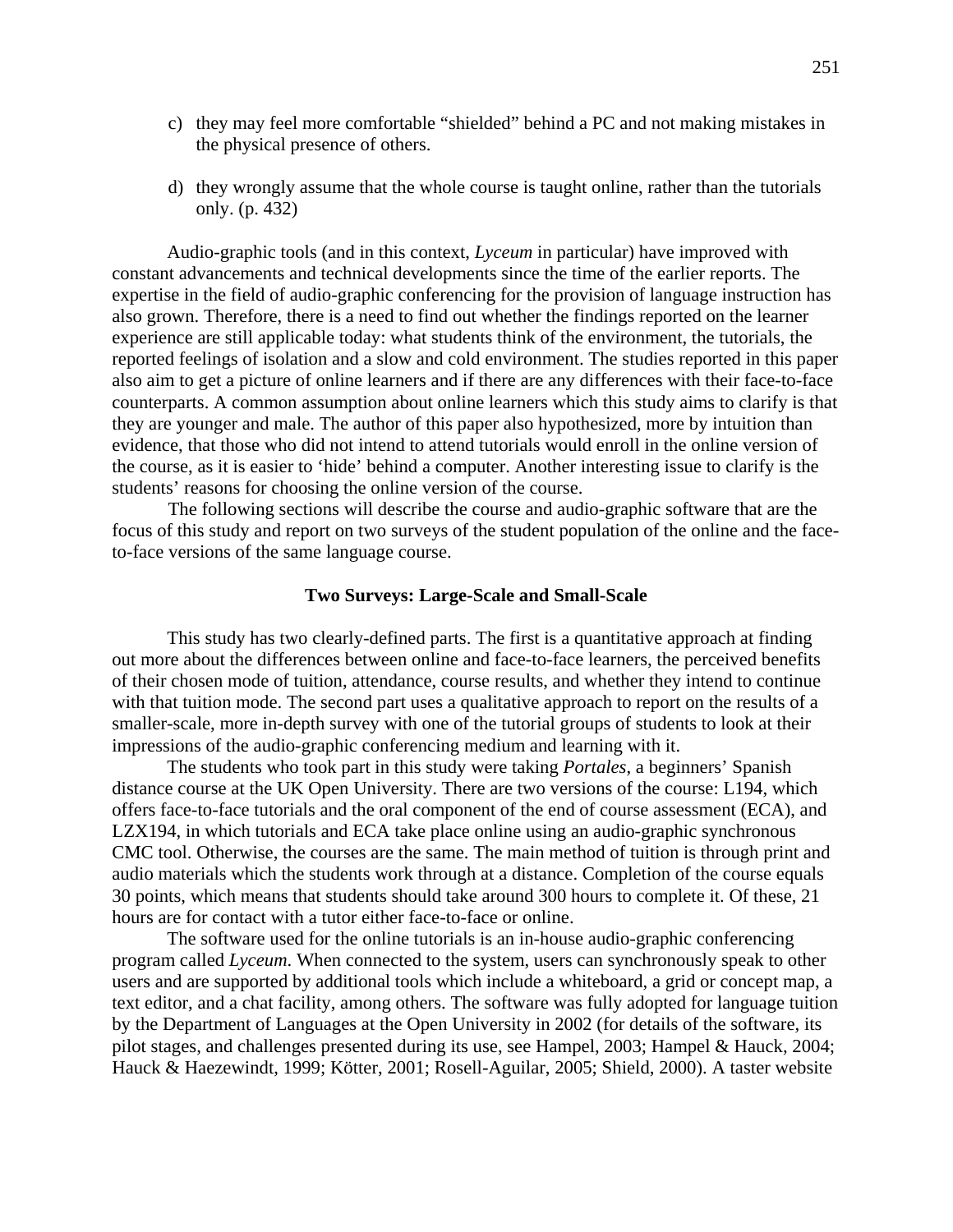with technical information about the software and sample video clips is available http://lyceumtaster.open.ac.uk/.

When students install the software, they can follow an animated tutorial which helps them become familiar with the basic features of the program, and further training is offered during their first tutorial and throughout the course. The materials used during the tutorials consist of activities aimed at developing their oral interaction skills, and they are provided for the tutors with the rest of the teaching materials, although they are free to use these materials or develop their own.

The results presented in this paper correspond to the first presentation of the course from November 2003 to October 2004. Over 2000 students enrolled on the course: 1,694 for L194 (the option with face-to-face tutorial support) and 536 for LZX194 (the option with online tutorial support). They were divided into tutorial groups of 15 to 20 students and a personal tutor was allocated per group.

#### *The Large Scale Survey: Online and Face-to-Face Learners*

Previous research comparing online environments focused mostly on asynchronous textbased CMC (see de Freitas & Roberts, 2004 for a comparison of online and face-to-face versions of the same course and Creanor, 2002 for a comparison between two online courses). There is little research comparing the tuition modes of identical online and face-to-face beginner language courses. In fact, de los Arcos & Arnedillo Sánchez (2006) claim that "teaching a language over an audio-graphic conferencing system is a completely different experience from teaching a language in a face-to-face environment; any attempt at comparing the two should be disregarded as futile" (p. 91). This study does not attempt to compare the teaching experience of both tuition modes. Instead, it compares the learners of the two different strands, online and face-to-face, of the same course and then focuses on the learning experience of online students only.

Pre- and post-questionnaires were sent to the student cohort of the Spanish beginner courses, except to those that had requested not to be approached. Out of a student population of 2,235 at the start of the course in November 2003, a total of 1,961 pre-questionnaires were sent out, of which 1,345 were returned (68.58% return rate). Lower-level distance language courses at The Open University have a dropout rate of around 50%. Of those who started the course, 1,090 finished it. In December 2004, after the end of the course, 1,676 post-questionnaires were sent, of which 724 were returned (43.13% return rate from the total of those who started the course and 66.42% of the total of 1090 students who actually finished the course).

#### Gender

Table 1 shows that the ratio of males and females on the course was two third females to one third males overall and also on each strand. These almost identical ratios shatter the assumption that the online version would appeal more to males than females.

|              | Total Number | Female        | Male          |
|--------------|--------------|---------------|---------------|
| Both strands | 1345         | 888 (66%)     | 457 (34%)     |
| Face-to-face | 1028         | $679(66.1\%)$ | 349 (33.9%)   |
| Online       | 317          | 209 (65.9%)   | $108(34.1\%)$ |

# **Table 1.** Student Gender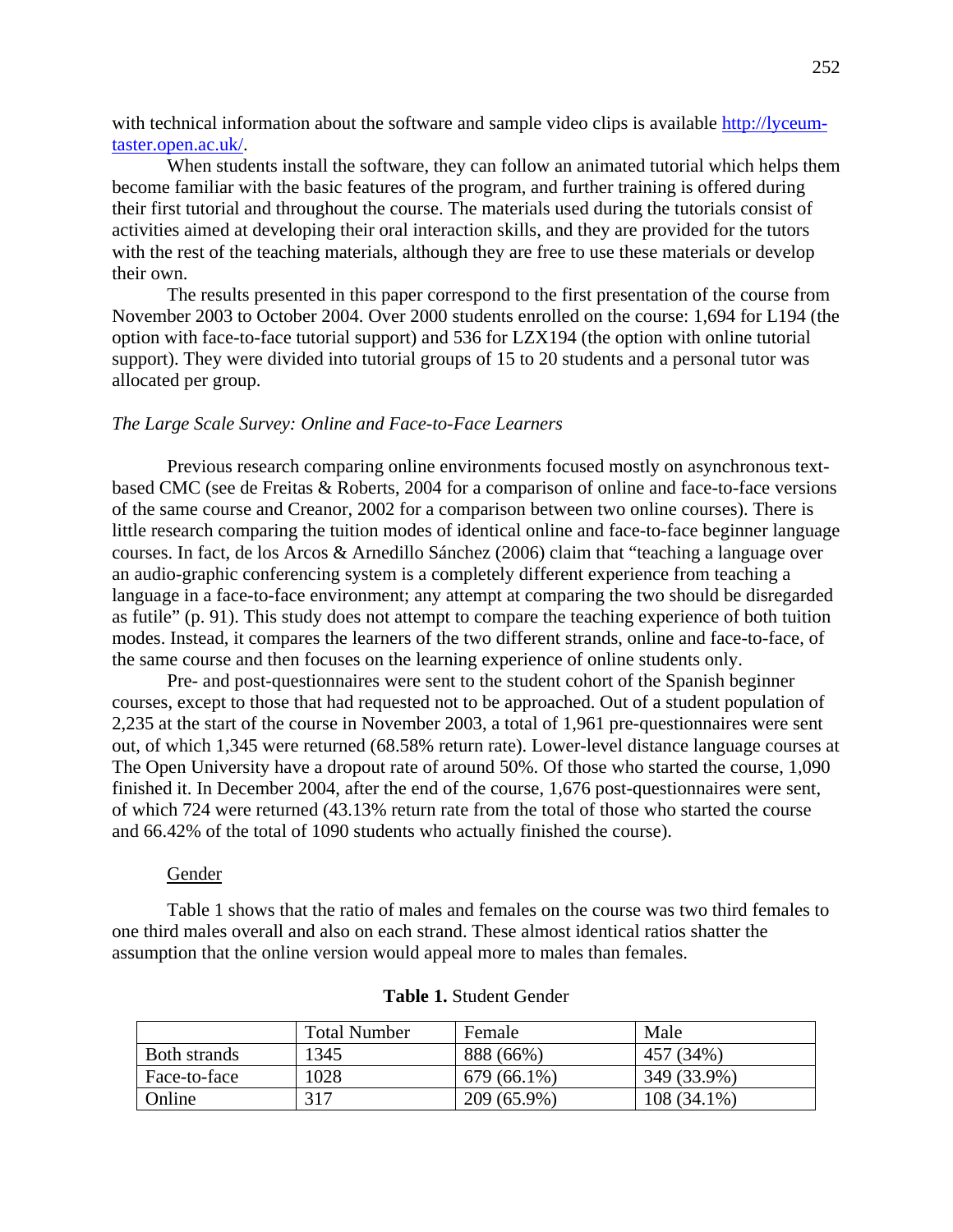# Age

Respondents are divided into six age groups for each version of the course (see Table 2). Although the percentages for the online version were higher overall for ages 18 to 54 and lower for ages 55 to 82, the differences are quite small, and not enough to support the stereotype/ assumption that the online version would be more appealing to the younger learner. The data about learners in the 65-82 age group shows that the face-to-face option appealed more to that particular age group.

| Student age: | 18-24   | $25 - 34$    | 35-44 | 45-54 | 55-64 | 65-82 |
|--------------|---------|--------------|-------|-------|-------|-------|
| Face-to-face | $.7\%$  | .6%          | 27.9% | 23.8% | 16.4% | 5.5%  |
| Online       | $3.4\%$ | 22.4%<br>ົາາ | 28.1% | 26.8% | 16.1% | .3%   |

|  |  | Table 2. Student Age |  |
|--|--|----------------------|--|
|  |  |                      |  |

#### Experience with the Software

Most students were not as familiar with the software used for the provision of online tutorials as they may be with more common applications, although some students may have used it before for other OU courses. The data did not show whether previous experience of using the software played a part in the decision to choose one strand over the other. When asked whether they have had experience with using the software before, the difference is minimal. Only 3% of the students of the face-to-face strand and 4.1% of the students on the online strand had previous experience of using *Lyceum*. Given that 'having experience' could range from having attended one training session to having used if for a whole course before, it cannot be verified whether having used *Lyceum* before meant they were keen to use it again or made them decide to opt for face-to-face instead. In future courses, data will be available to tell whether those who signed for the one version switched the other for the follow-up course.

#### Attendance

This researcher had hypothesized that the online version of the course might appeal more to students who did not intend to attend tutorials, as the anonymity that the environment provides might cover absences better. In fact, 97.4% of those taking the online version expressed that they intended to participate in tutorials compared to a smaller 90.1% of the face-to-face students.

The questionnaires returned at the end of the course showed that actual attendance did not match the intentions expressed at the beginning of the course for the students taking the online version. Indeed 10% of the face-to-face students never attended any tutorials (which exactly matched the 90% who intended to), but in the online strand the 2.6% who did not intend to attend grew to a 13.2% who never attended any tutorials. In contrast, over 40% of face-to-face and just under 30% of online students attended all or almost all tutorials, with the attendance in-between presented in Table 3.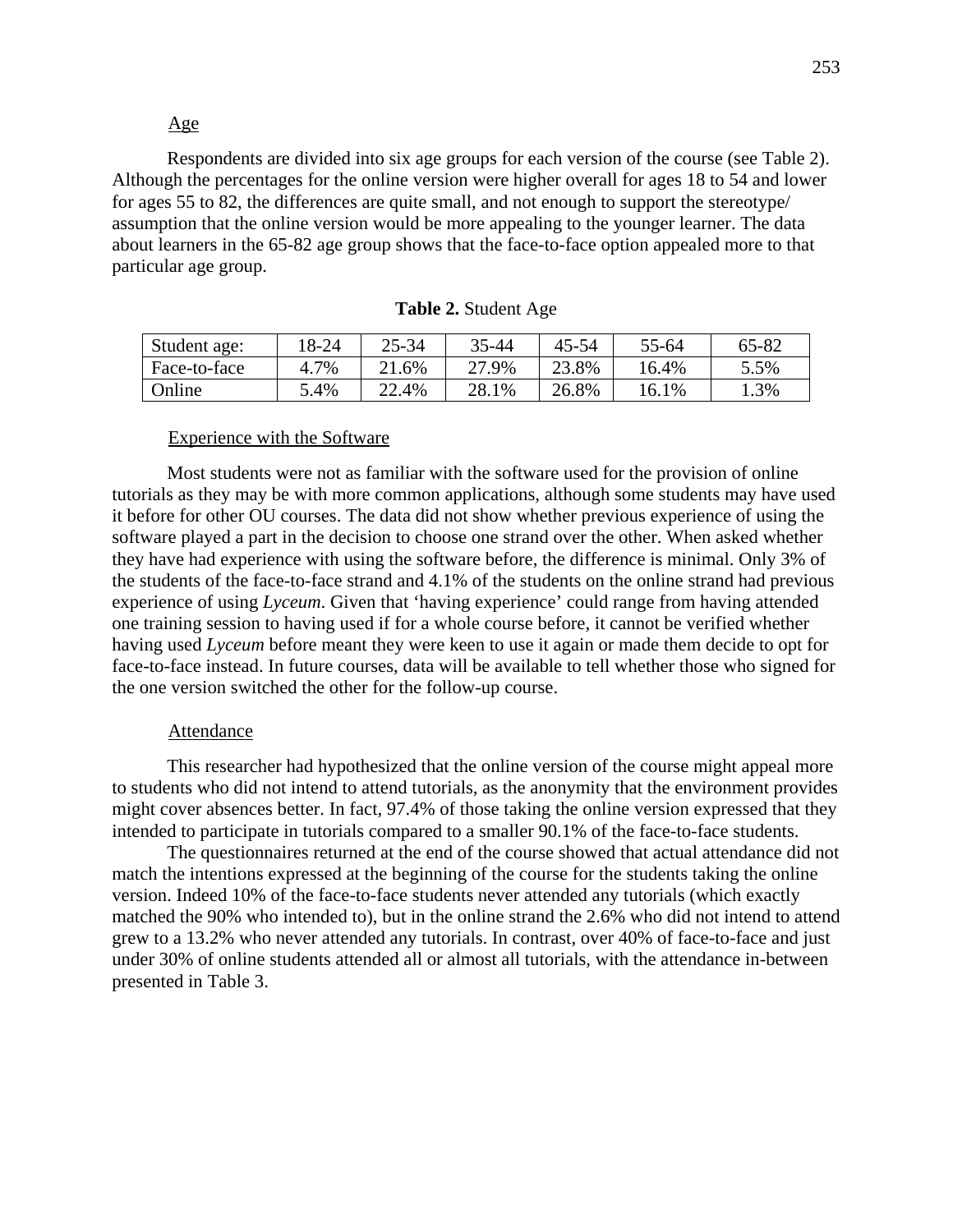| Tutorials attended: | All or     | More than | About | Fewer     | <b>One</b> | None  |
|---------------------|------------|-----------|-------|-----------|------------|-------|
|                     | almost all | half      | half  | than half |            |       |
| Face-to-face        | 40.2%      | 12.3%     | 12.8% | 14.9%     | 9.8%       | 10.0% |
| Online              | 29.1%      | 14.6%     | 10.6% | 26.5%     | $6.0\%$    | 13.2% |

# **Table 3.** Tutorial Attendance

# Helpfulness of Tutorials

The students from both strands were asked how helpful participating in tutorials was for the development of their spoken Spanish. Overall, 76% of face-to-face and 71.1% of online students found tutorials very or fairly useful and 11.4% of face-to-face and 13.4% of online students not very or not at all useful.

# Dropout Rate

The dropout rate for lower-level distance language courses at The Open University is high. About 50% of students dropped out of the course, which is in line with the trend. The ratio of face-to-face and online students at the beginning of the course was 76.4% face-to-face and 23.6% online. At the end of the course, the ratio had changed slightly to 79% face-to-face and 21% online. The 2.6% difference is not large, but more online than face-to-face students dropped out.

#### Course Results

The course result is a combination of continuous assessment and the written and oral endof-course assessment components. Course results for the first presentation of the course were very high. There are four possible marks: distinction (85% and above), pass (40 to 84%), "high" fail, with entitlement to retake the end-of-course components (15 to 39% in the continuous assessment and 40% or more in the end-of-course assessment), and fail (less than 40% in the end-of-course assessment and 0-14% in the continuous assessment). Overall, 23.2% of students obtained a distinction, 65.1% passed, 4.3% got a high fail, and 6.2% failed. The breakdown between the face-to-face and online courses can be seen in Table 4.

| Results:     | <b>Distinction</b> | Pass  | Fail (Can resit) | Fail |
|--------------|--------------------|-------|------------------|------|
| Face-to-face | 25.2%              | 63.8% | 4%               | 5.8% |
| Online       | 15.8%              | 69.7% | 5.3%             | 7.9% |

#### **Table 4.** Course Results

#### Further Study

Of those students who completed the end of course questionnaire, 76.9% intended to continue studying Spanish (face-to-face 77.9% / online 73.2%), 7% did not (face-to-face 7.3% / online 6%), and 16.1% were not sure (face-to-face 14.9% / online 20.8%). The tuition mode, therefore, does not appear to have a considerable effect on their intention to continue with their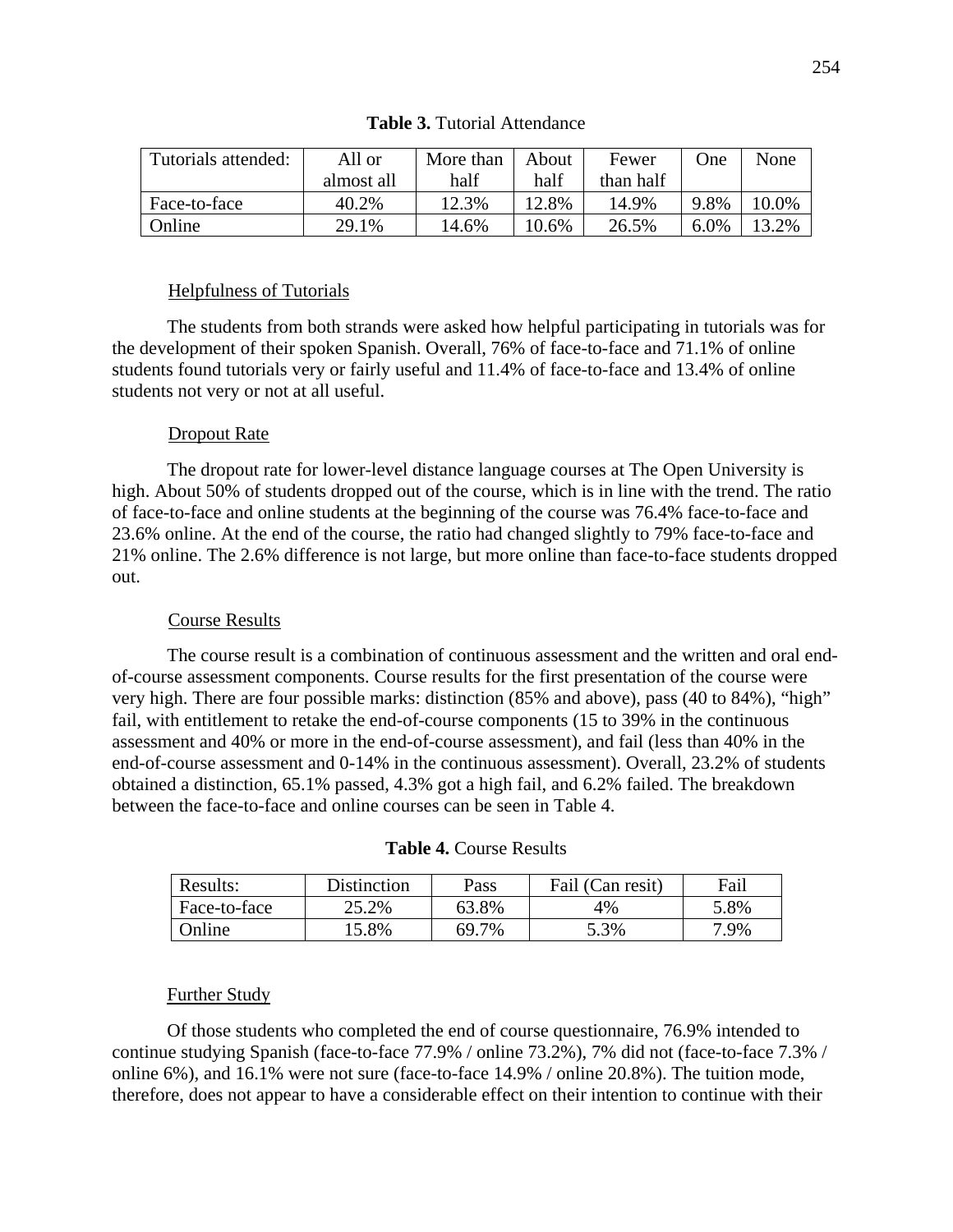studies of the language. Of the 549 students who stated that they wished to continue their studies, 453 ticked that they would continue by taking the next OU Spanish course which now also offers either face-to-face or online tutorials. Of those who took the face-to-face strand, 93.4% intended to continue with the face-to-face option in the next level, and 6.6% intended to switch to the online version. Of the online tuition students, 74.2% ticked that they would continue with the online option and 25.8% would switch to the face-to-face option.

# *The Small-Scale Survey: The Learning Experience of the Online Students*

In addition to the data gathered by the general large-sale survey, a small survey was carried out with one of the online tutorial groups. The students completed a questionnaire which focused entirely on their online tutorials, and was mostly open-ended to gather their impressions without imposing the restrictions of multiple choices, which might have reflected the researcher's hypotheses. After obtaining permission from their tutor, the questionnaire was sent immediately after the end of the course in October 2004 to the fifteen students who were originally in one of the online tutorial groups. Four participants had abandoned the course and did not reply, and of the remaining eleven, seven returned the questionnaire (see Appendix A for full questionnaire). The questionnaire asked the students about:

- 1. the tutorials: attendance, what they found particularly useful, enjoyable, and difficult about the tutorials, whether they thought they had got enough opportunities to speak, and whether they thought that attending the online tutorials had improved their language skills.
- 2. the software and its potential for language learning: whether they like using the software and felt confident using it, whether they had experienced any problems, if the time spent online was worth it, the most and least helpful aspect of using the software for language learning, and whether they had used the software outside tutorials.
- 3. the online environment: if they agreed with statements about the online environment being cold and slow, and what the atmosphere in the tutorials was like: whether they felt at ease with their fellow students and if they got to know their classmates.
- 4. their choice between online or face-to-face tuition: their reasons for choosing the online version of the course, which version of the course they would prefer if they were taking it again, their opinion of the experience of being assessed using the audio-graphic environment, whether they would continue studying Spanish, and - given the choice whether they would choose an audio-graphic-based course or switch to face to face.

Before progressing any further, it is worth presenting the following video clips, which show two examples of students interacting in *Lyceum*. Permission to record and display the extracts for research purposes was granted by all participants.

The first one was captured during the student's second tutorial for their Spanish course. Having revised exchanging personal information, the tutor presents a grid with a jumbled dialogue between a French student and a Japanese student who meet at a Spanish school. After the students collaborate to arrange the dialogue in the correct order, they are asked to reproduce the dialogue with their own personal information.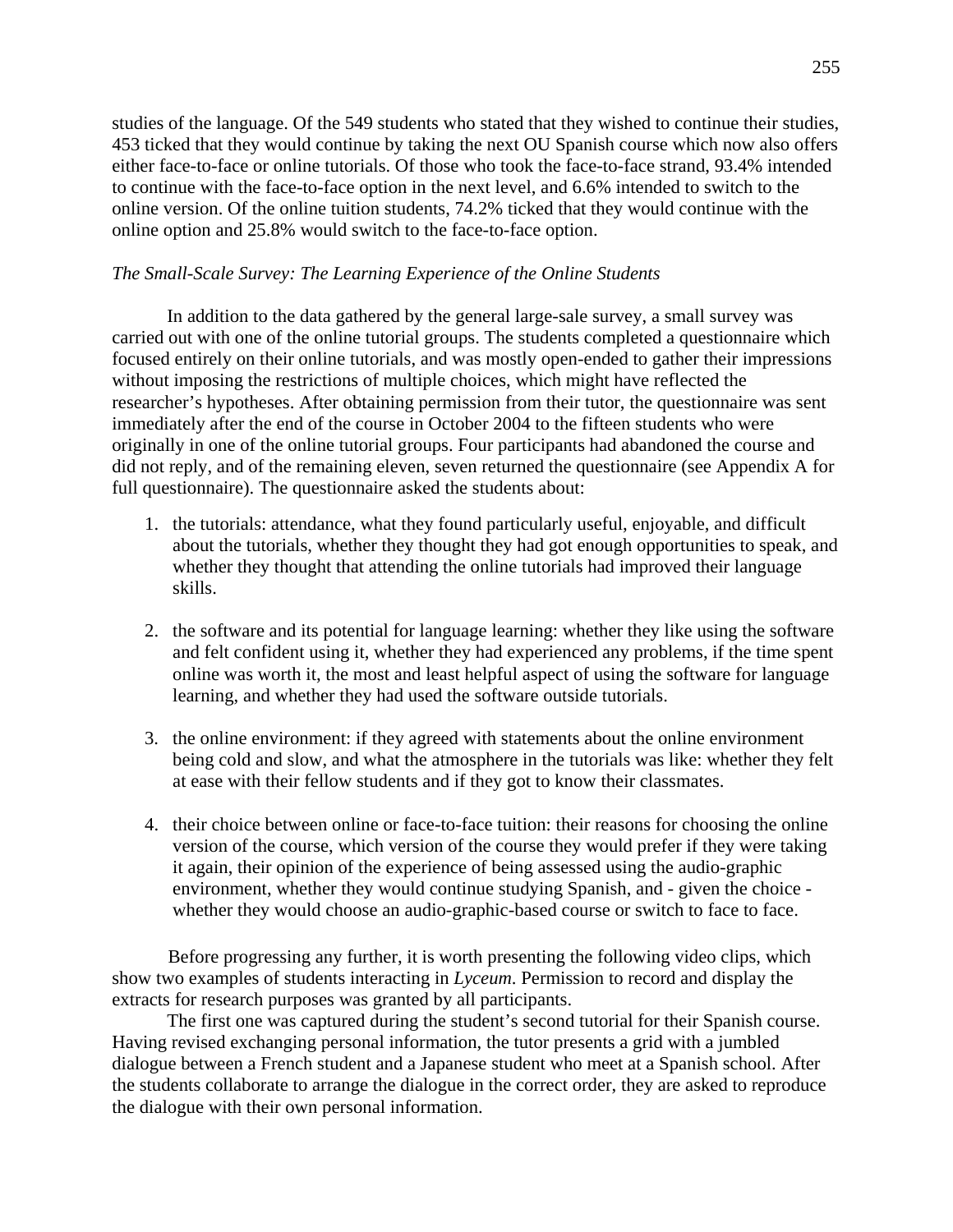

**real** 

# http://www.readingmatrix.com/articles/rosell-aguilar/videoclip1.rm

The second clip was captured during the fourteenth tutorial for the course. Although the change in the mood is hard to capture or transcribe, the clip shows both how comfortable students feel and how humorous exchanges can take place in the environment. In the clip, a student is asked what she is wearing (an activity that is normally meaningless in a face-to-face environment as the rest of the students can see what the others are wearing but becomes a real exchange of information in the online environment). The student replies "nada" (nothing), causing a burst of laughter from the tutor. Another student later says that he is wearing only his boots and underwear. Taken out of context this could be misinterpreted, but in the tutorial it was a clear example of students who felt comfortable with one another and their tutor, and an environment that does not feel at all cold.

# http://www.readingmatrix.com/articles/rosell-aguilar/videoclip2.rm

The responses to the small-scale survey are presented here in four sections as described above: tutorials, the software and its potential for language learning, the online environment, and student choice between online or face-to-face tuition:

#### Tutorials

Of the seven students who returned the questionnaire, three had attended all or almost all of the tutorials, one had attended more than half, and three had attended fewer than half. One of the main reasons for non-attendance at particular tutorials was that students were not free (5 responses). One mentioned technical problems, and another the fact that she fell behind. One of the students wrote that she found it hard to concentrate "for such long periods."

All seven students stated that their main reason for attending the tutorials was to practice Spanish. Six felt that they achieved this purpose, but one felt she had not ("because my concentration would go, then I could not fully avail of the help."). This student attended few tutorials and was a false-beginner who was also taking the following intermediate Spanish course. In addition, other goals mentioned were to practice pronunciation (2), to obtain feedback (2), and to meet or keep in touch with the tutor and other students (2).

Students were asked what they found particularly useful, enjoyable, and difficult about the tutorials. What they found most useful were pronunciation practice (3), getting feedback and the opportunity to ask questions (2), and meeting and talking to others (2). What they found particularly enjoyable was the fact that the tutorials were fun, enjoyable, and had a relaxed atmosphere (3), meeting and interacting with other fellow students (3), as well as the feeling of having learned and not having to travel. What they found most difficult about the tutorials was on the one hand related to the online environment: one student referred to "technical problems and slowness of the system," another found it hard keeping up concentration in the online environment, and one did not feel at ease with the software ("getting used to the technology,

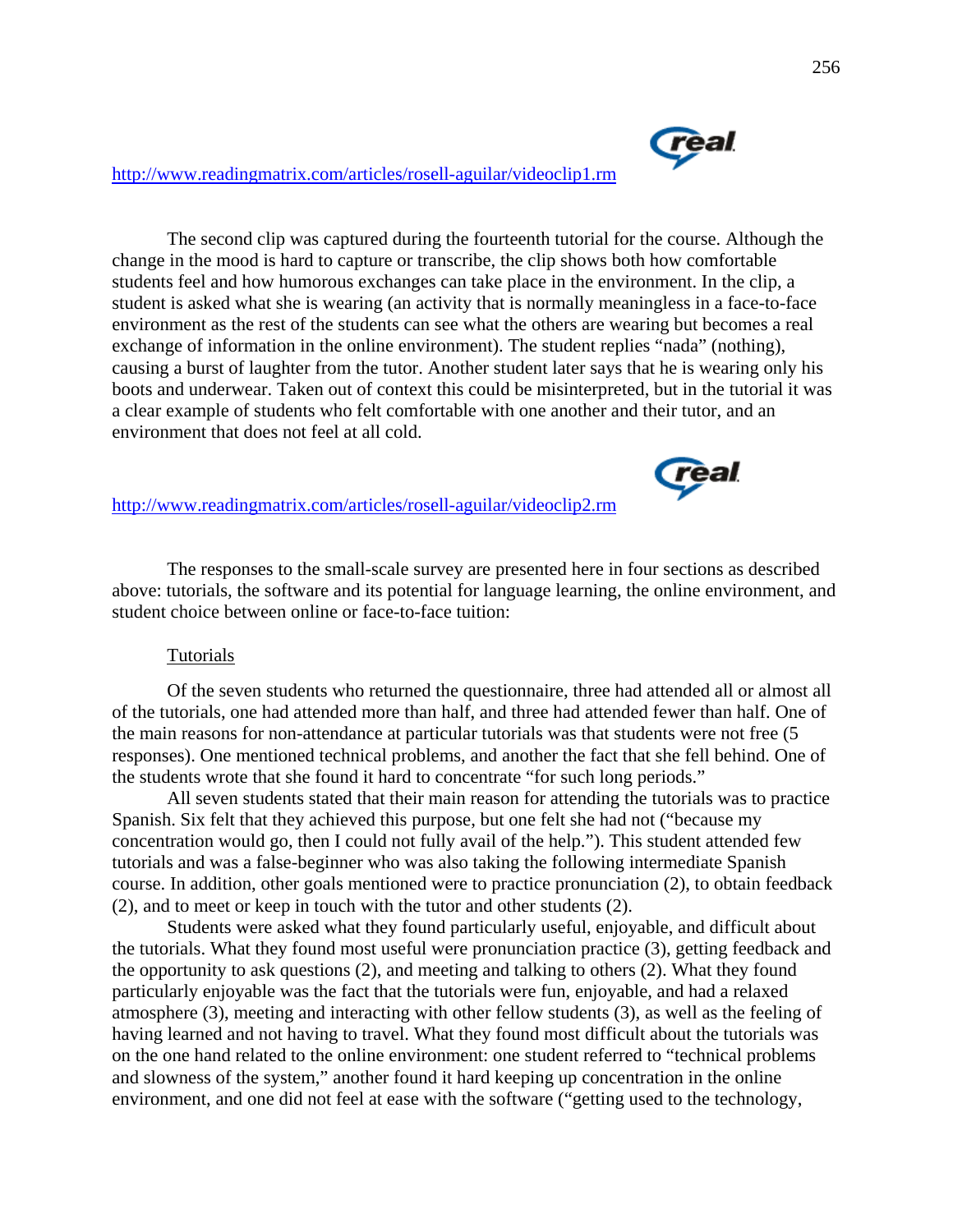feeling relaxed about it. In fact I never did"), and on the other hand related to their studies in general such as making spontaneous replies in Spanish and keeping up with the material. Two of the students stated that they found nothing difficult about the tutorials.

All respondents felt that they got enough opportunities to speak, and five of them think that they made the most of these opportunities. The other two were the student who fell behind with her coursework and the one who did not attend much, which may be the reason for these responses, since all seven agreed that attending the online tutorials had improved their language skills.

#### The Software and its Potential for Language Learning

Four of the students said they liked using *Lyceum*, one did not reply, one said she neither liked nor disliked it, and one student said she did not like it as her concentration "goes very quickly," but then added that "for people who are not good in face-to-face situations then it is superb." Six students felt confident using the software; all but one ticked that they knew what most of the menus, icons and buttons do and felt they could use the modules.

Five respondents had experienced problems while using the software, of which four related to sound. Of these, two solved their problem quickly and the other two had intermittent problems with sound quality. The other two problems were one of usage (not being able to open a whiteboard at the beginning) and the other was being disconnected from the system. This student thought that encountering these problems had a negative impact on their learning, as did two others (one specified that this was only at the beginning of the course). The other four did not think that technical problems had a negative effect. Regardless of those problems, all seven students felt that the time spent online using the software was worth it.

Six of the students stated that the most helpful aspect of using *Lyceum* for language learning was the possibility of attending tutorials from a distance and interacting in the target language ("it is just like having a school in your own home."). Two of the students stated how not seeing the others was beneficial: one thinks that not being able to see other students led her to using her listening skills more effectively, and the other added that the anonymity provided by the medium led to feeling less intimidated, which allowed her to feel more confident and enthusiastic about learning "and not feeling as bad or put off if you make mistakes. It allows people like me to complete their studies, who may otherwise have withdrawn." In contrast, two other students choose the lack of body language and paralinguistic clues as the least helpful aspect of using the audio-graphic software for language learning. Another two students mention slowness, and the other three cannot think of anything negative about the software.

The software allows students to connect outside scheduled tutorials and many meet to practice with other students in self-help groups. Five students used the software outside tutorial time for this purpose, although they do not provide details of how often or how they used it.

#### The Online Environment

Students were asked if they agreed that the online environment was cold. Six out of the seven students disagreed, and the seventh said she both agreed and disagreed. She stated "yes [it is cold] because you are unable to speak continuously like in full conversation. It is not cold from the point of view that it allows people … to gain their confidence from the fact that it is not face to face." Two of the students mentioned the role their tutor played in creating a good atmosphere. One said "Not cold – for our tutor was the very opposite and her warmth, friendliness and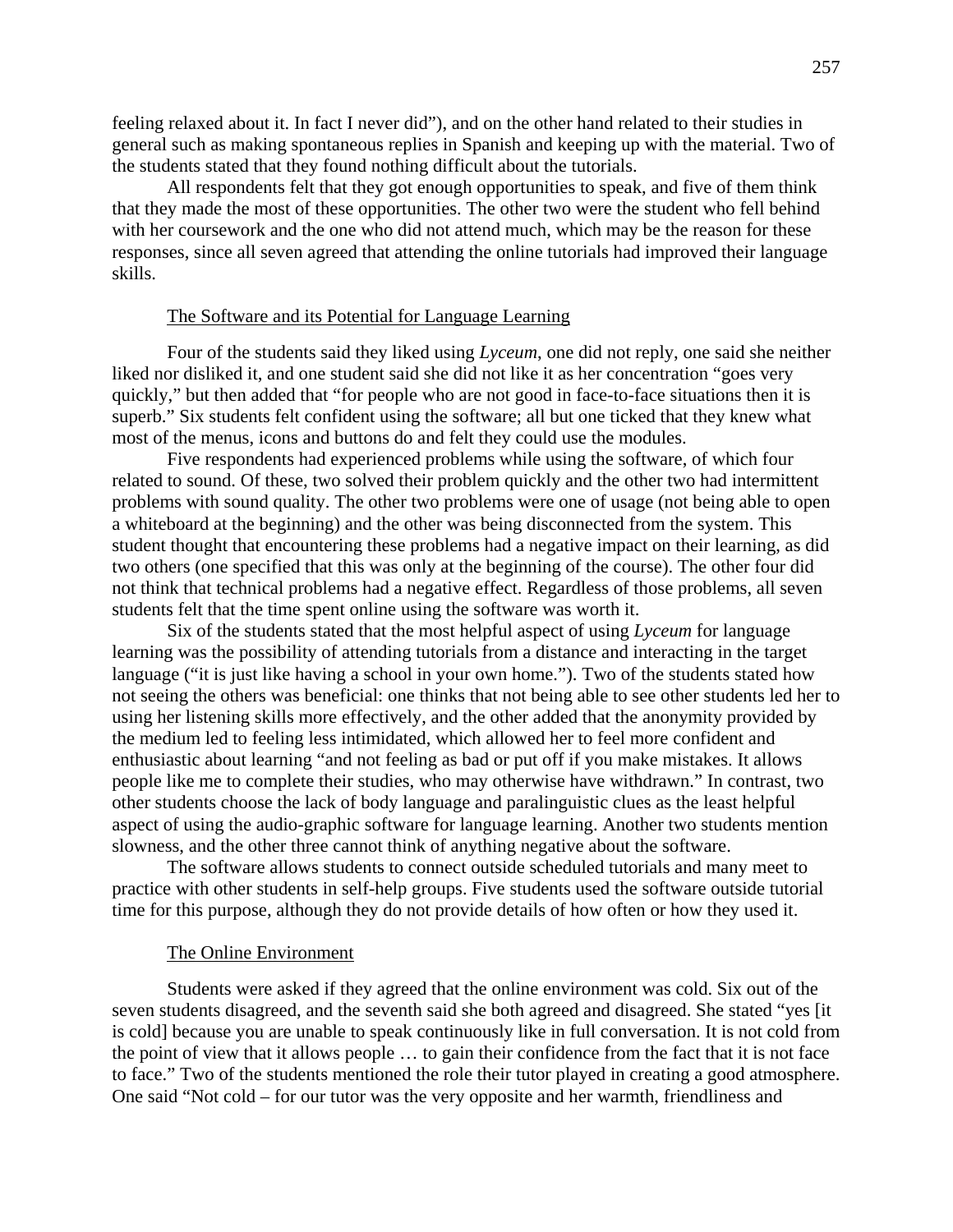encouragement as well as sense of humor were very evident at every session." However, she qualified her statement by adding that "it can feel a little stilted and unnatural and therefore intimidating." One of the students expected it to be a cold medium, but found it was not ("I would have thought so myself, but no, not in my experience. I'm a radio listener, I think the voice is wonderful, and it's less distracting just to hear a voice.") Having realistic preconceptions of what a VLE is and what can be achieved is another factor as can be extracted from these replies: "I believe the rewards from *Lyceum* are commensurate with the efforts applied" and "I would not describe it as a cold medium as *Lyceum* tutorials were based on human interaction." Another student added: "it is what you make it. Obviously [it is] not going to be like an ordinary class. I would not be able to learn as much in an ordinary language school." The most positive comment is that of a student who wrote: "I have made so many friends through *Lyceum* and had such fun during the tutorials."

Students were also asked to agree or disagree with the statement that 'communication can be quite slow.' Four of the students agreed, and three disagreed. Among those who agreed it is slow, one wrote: "Yes, it is very slow, you get bored easily and concentration disappears." Another stated that "there is often a silence while everyone waits for the others to say something" and another added that "it's certainly slower and can be a little inflexible: No hand gestures … easier to misunderstand people." The fourth one agreed: "I would not want to see a large class because it would take too long to get a chance to speak." Among those who did not think that communication is slow one stated that "any communication problems I might have experienced were due to times where I had not prepared/studied enough for the tutorials." Another wrote, "I don't think that communication is unduly slow on *Lyceum*" and the third student agreed, "obviously it is not as fast as face to face but you quickly get used to it."

With regards to the atmosphere in the tutorial, five of the students felt that they got to know the other students in the course who attended the same tutorials, although one specified that "not as well as if I had met them face to face." The other two did not feel like they got to know the others, but one clarified that "you do eventually feel comfortable with your group and end up having conversations before and after the tutorials." Six claimed that they felt at ease with their fellow students, although one did not. All seven students stated that they felt they were part of a group and not isolated.

#### Student Choice Between Online or Face-to-Face Tuition.

Students were asked why they chose the version of the course with online tuition. The main reason, given by six students, was connecting from home and not having to travel to tutorials, either because they were not willing to or live far away from the center where the tutorials are held. For some, it was this that sold the course to them ("I think it is fantastic to be able to complete a course from your living room. It was the opportunity of working through *Lyceum* that convinced me to register for *Portales*."). Another reason was avoiding face to face contact ("I am not good with face to face so *Lyceum* provided a very valuable alternative … it encouraged me to learn, whereas face to face may have made me too uncomfortable and then my studies would have suffered.").

In response to the question 'Regardless of your personal circumstances (distance, accessibility), if you had the chance to start this course again now that you have experienced *Lyceum*, which version would you prefer?,' two respondents ticked 'face-to-face' and explained that this was because they think that "there is no substitute for face-to-face" and "face-to-face cannot be bettered." The other five ticked 'Lyceum.' One student praised the flexibility that the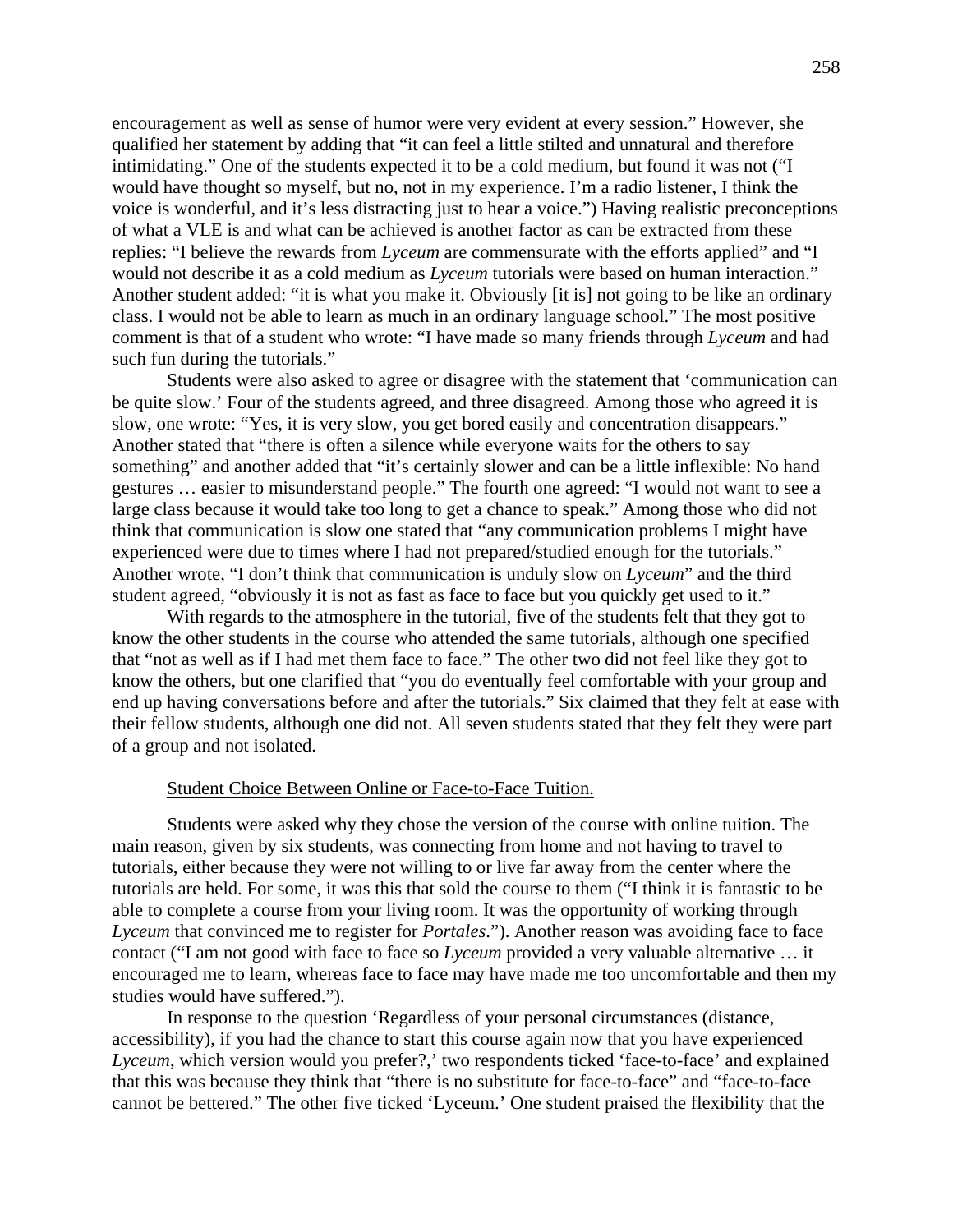software affords as she travels a lot and can connect to tutorials from different locations in different countries and another because she enjoyed using it and found it practical and innovative. Another student stated that she preferred the audio-graphic environment "because I am not good with face-to-face tutorials and so *Lyceum* is great for those in similar positions to myself – a great confidence booster (…) I feel if it had been face-to-face I may have found it too much and may have withdrawn from the course." Yet another student agreed ("it suits shy people better") and added that she did not want to travel to tutorials. The last student who preferred the online option wrote that "regardless of distance, it is much easier to connect in your own home and also the tutorials are only for one hour."

All students completed the oral component of their end of course assessment online. Almost all of them found that the experience was fine and they did not experience any problems, except one student whose sound was not as clear as she would have liked. Six students wrote they would continue studying Spanish and all of them, when given the choice between a course with audio-graphic tutorial provision or switching to face-to-face, claimed that they would take the online option again. Their reasons were convenience ("suits me better"), motivation ("if the facility wasn't there I wouldn't be able to continue. Being a mature student with lots of responsibilities I would find every excuse under the sun not to attend"), enjoyment ("I really enjoyed studying Portales through *Lyceum* so I hope to study *en Rumbo* [the next level OU Spanish course] through *Lyceum*), anonymity ("it's much more embarrassing and off-putting when you are face-to-face"), and familiarity ("at this stage I have some understanding of *Lyceum* so I can, with practice, only get better and more comfortable with it. Also I want to continue to improve my computer skills.").

#### **Conclusion**

Given that tuition time represents only a small part of the total number of hours to complete the course, and that the students have access to many other sources of input and stimuli, there are too many variables for the small differences found between the online and faceto-face environments in the large-scale study to be conclusive. The results from the large study show that online and face-to-face learners are not very different in terms of age or sex, in contrast with previous speculation that it might appeal to younger male students. Although attendance to tutorials overall is quite similar, online learners expressed less intention to miss tutorials than their face-to-face counterparts. However, more online learners never attended at all. It must be taken into consideration that, on average, face-to-face tutors scheduled 12 tutorials throughout the year (approximately once a month), whereas most online tutors scheduled between 18 and 24 (almost fortnightly). The reason for this is mostly financial: face-to-face tutorials require the hiring of classroom space and students and tutors incur traveling expenses, whereas there is no cost (other than connection fees with their internet provider) involved in the use of the online environment. Because of this scheduling, a student who attended, say, six tutorials would have attended half the face-to-face tutorials but only a quarter of online tutorials, and in some cases an online student would have had to attend double the number of tutorials than a face-to-face student to claim that they had attended all tutorials. Both online and face-to-face learners reported similar perceived benefits of attending.

The difference in dropout rate is not prominent, but the course results show that 10% more face-to-face learners achieved a distinction than online learners, for which no explanation is apparent. Given that the course result is a combination of the continuous assessment and the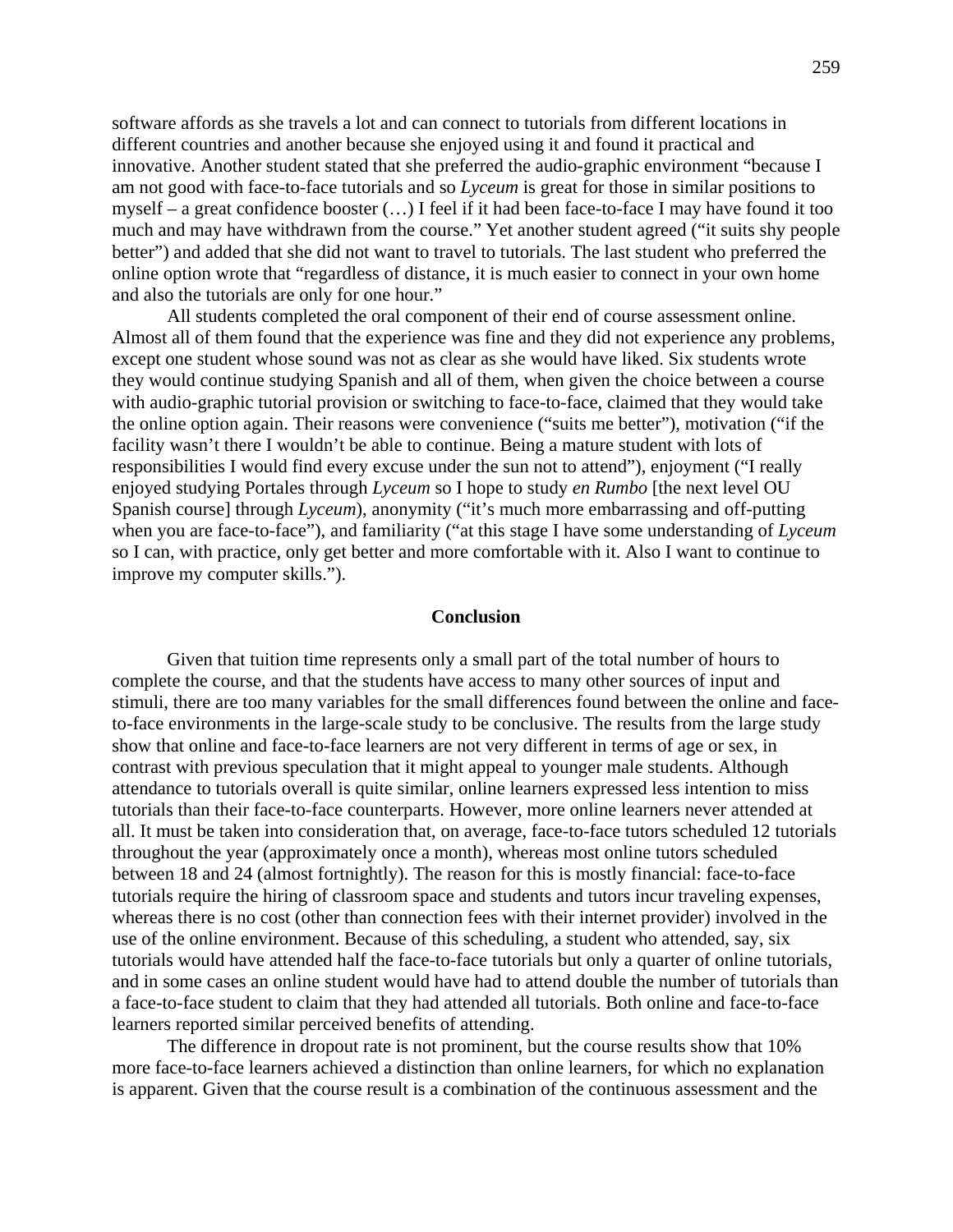end-of-course assessment, and the fact that tutorials are not compulsory (and only represent 21 hours out of the 300 it takes to complete the course), to establish a direct correlation between the result and the tutorial mode would be impossible, especially as attendance is low. The beginner course and the follow-up lower-intermediate course form the certificate in Spanish qualification. Since the lower-intermediate course was available for many years before the introduction of the beginner course, but only with the option of face-to-face tuition, a large number of students took the beginner course only for credit purposes after having completed the follow-up course. It is possible that those students took the face-to-face option (which they were familiar with) and therefore, as false beginners, skewed the ratio of distinctions in the face-to-face option. Despite this, the difference in numbers of distinctions is striking and possibly worthy of further research.

The higher number of students who wish to switch from online to face-to-face rather than vice-versa suggests that a quarter of the online students have not had a good enough experience with the online tuition to wish to continue using the medium. On a more positive note, it can be assumed that over 6% of the face-to-face students have received reports about the online option positive enough to make them want to switch to it. This shows that online learning appeals more to a certain type of student. Given that there are no major differences that can be extracted from personal details, the key to finding out who is better suited to online learning will depend, as some of the responses showed, on characteristics such as learning style and personality.

There are limitations in the small study because of the low numbers and the nature of self-report, but the responses show that three of the reasons for choosing the online option given by students match previous hypotheses (Rosell-Aguilar, 2005): access (motivation and convenience), enjoying the use of computers, and anonymity (using the computer as a "shield" for students who are afraid of making mistakes face-to-face). A reason that respondents did not mention was assuming that the whole course was online. This has been discussed in the past in the text-only course conference and it is one of the reasons why some students withdraw from the course. It may not have been mentioned here as only those that completed the course returned the small-scale survey. The small-scale study also shows that although over half the students describe the communication patterns as slow, the audio-graphic environment is not generally considered cold and students felt comfortable using it. The lack of visual clues had been perceived to have both negative (Hampel, 2003) and positive (de los Arcos & Arnedillo Sánchez, 2006) sides to it and this was confirmed by the responses, which may therefore mean that it is more a case of individual styles and preferences rather than an issue about the medium. The challenges and benefits of audio-graphic tuition are very similar to those previously reported, especially technical problems and the fact that these are still perceived to have a negative impact on the learning experience for some, just like tutors do. Despite this, the software is generally liked and perceived to provide a useful, convenient learning environment which provides students with opportunities to interact with their tutor and each other.

Research into audio-graphic SCMC environments has so far been mostly carried out by the institutions that have access to such software and therefore, although the potential for language learning is great, the impact for other researchers and institutions has been limited. At the UK Open University, *Lyceum* will be phased out from 2008 and replaced by a new Moodlebased open-content audio-graphic synchronous conferencing tool which should have similar characteristics and provide similar affordances. The lessons learned from experience and research will actively inform the design of the new tool. With this development, the insight into teaching with such tools becomes more valuable and also open to other language learning professionals and institutions for teaching and research.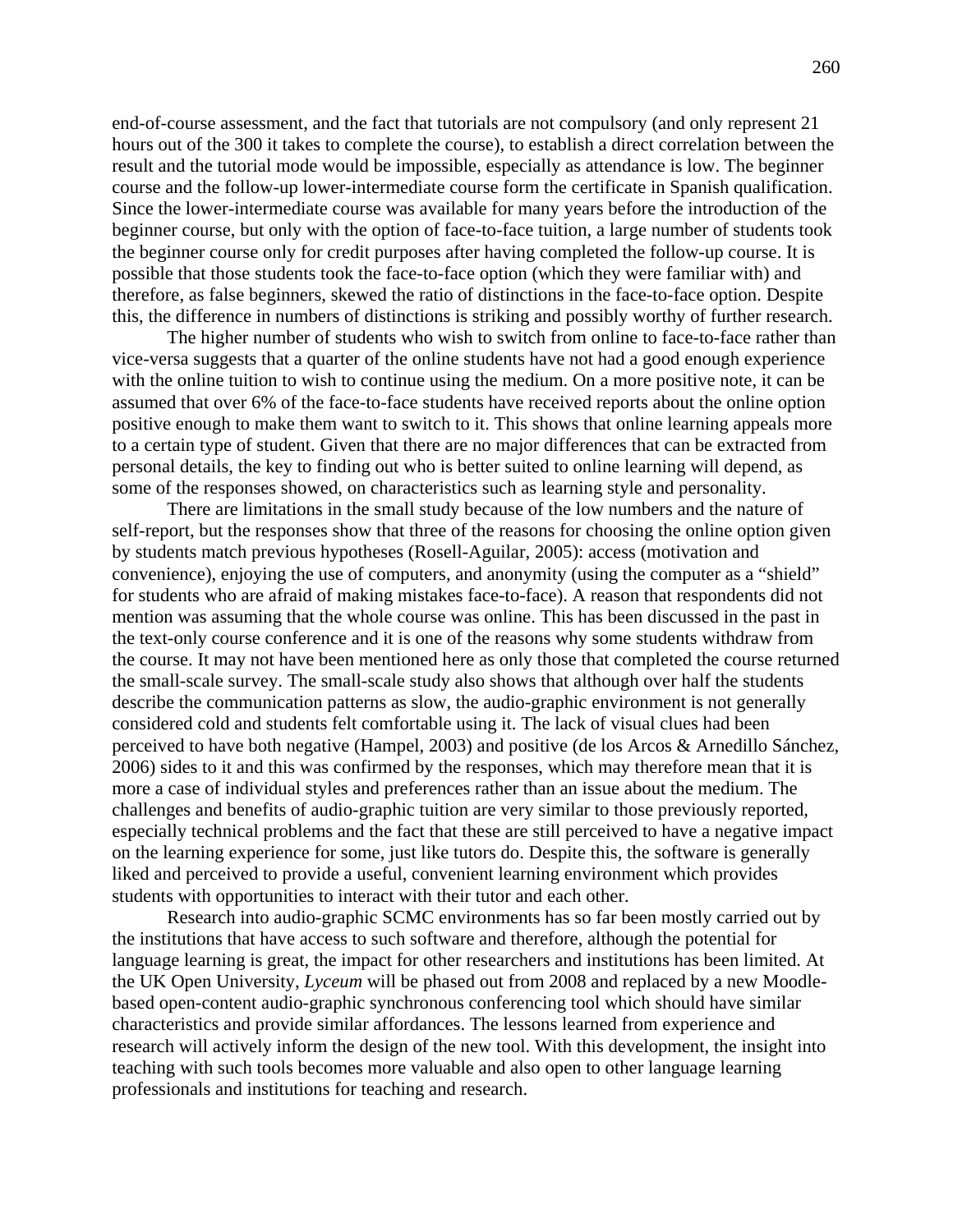Future research should include the observation and analysis of tutorials, how the different modules and tools are used, task design in practice, and the nature of interactions in the audiographic environment. Also, the students who took part in the small study presented here had a tutor who was very positive about the audio-graphic software. Whether these results would have been affected by asking students who had a different tutor would be interesting as the personality and style of the tutor will no doubt affect impressions and performance. In addition, research into the learning styles and motivation of students, both those who complete and those who withdraw from the course, would be a major advancement in finding out what differences there are between good online and face-to-face learners.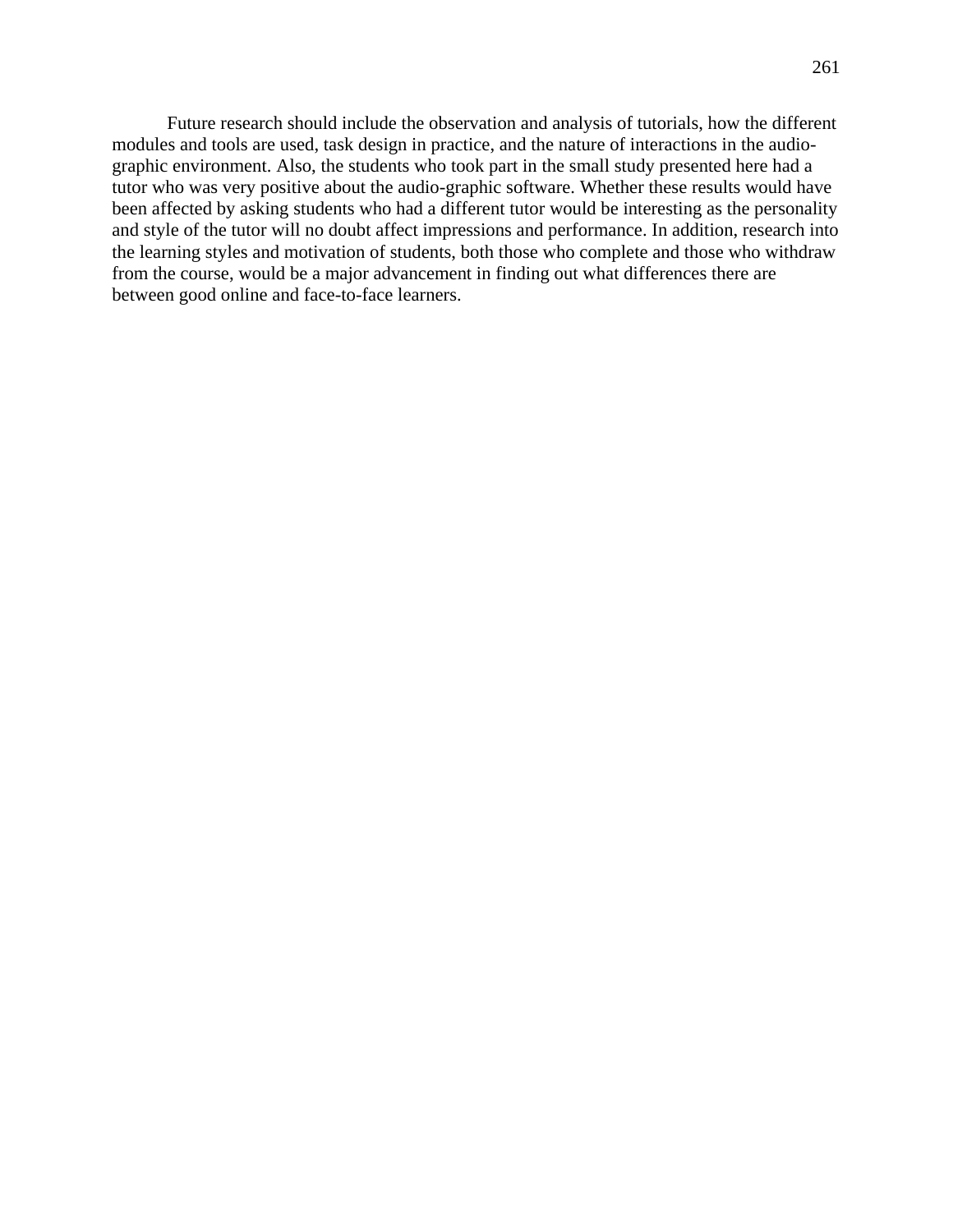#### **References**

- Creanor, L. (2002). A tale of two courses: A comparative study of tutoring online. *Open Learning*, *17* (1), 59-68.
- Debski, R. and Levy, M. (1999). Introduction. In R. Debski & M. Levy (Eds.), *WORLDCALL: Global perspectives on computer-assisted language learning* (pp. 8-10). Lisse: Swets & Zeitlinger.
- de Freitas, S., & Roberts, G. (2004). Does distance e-learning work? A comparison between distance and face-to-face learners using e-learning materials. *ALT-J*, *11* (3), 69-87.
- de los Arcos, B., & Arnedillo Sánchez, F. (2006). Ears before eyes: Expanding tutors' interaction skills beyond physical presence in audio-graphic collaborative virtual learning environments. In P. Zaphiris & G. Zacharia (Eds.), *User-Centered computer aided language learning* (pp. 74-93). Hershey: Idea Group, Inc.
- Doughty, C. (2000, July). *What do computers assist in language learning? Perspectives from SLA research and LT methodology.* Plenary address at IATEFL CALL for the 21st Century, Barcelona, Spain.
- Doughty, C., & Long, M. H. (2003). Optimal psycholinguistic environments for distance FL learning. *Language Learning and Technology*, *7* (3), 50-80. Retrieved April 30, 2004, from http://llt.msu.edu
- Eklund-Braconi, P. (2005, June). *Reflections based on empirical experiences during a virtual course in Italian: How is the feeling of presence? How does interaction work? How do students learn?* Presented at the University of Ulster Centre for Research in Applied Languages UCALL conference: "Developing a pedagogy for CALL," University of Ulster at Coleraine, Northern Ireland. Abstract retrieved June 10, 2005, from http://www.arts.ulster.ac.uk/lanlit/csrp/conf/2005/ucall/eklund-braconi.pdf
- Erben, T. (1999). Constructing learning in a virtual immersion bath: LOTE teacher education through audiographics. In R. Debski & M. Levy (Eds.), *WORLDCALL: Global perspectives on computer-assisted language learning* (pp. 229-248). Lisse: Swets & Zeitlinger.
- Felix, U. (2005). E-learning pedagogy in the third millennium: The need for combining social and cognitive constructivist approaches. *ReCALL*, *17* (1), 85-100.
- Hampel, R. (2003). Theoretical perspectives and new practices in audiographic conferencing for language learning. *ReCALL*, *15* (1), 21-36.
- Hampel, R., & Hauck, M. (2004). Towards and effective use of audio conferencing in distance learning courses. *Language Learning and Technology*, *8* (1), 66-82. Retrieved April 30, 2004, from http://llt.msu.edu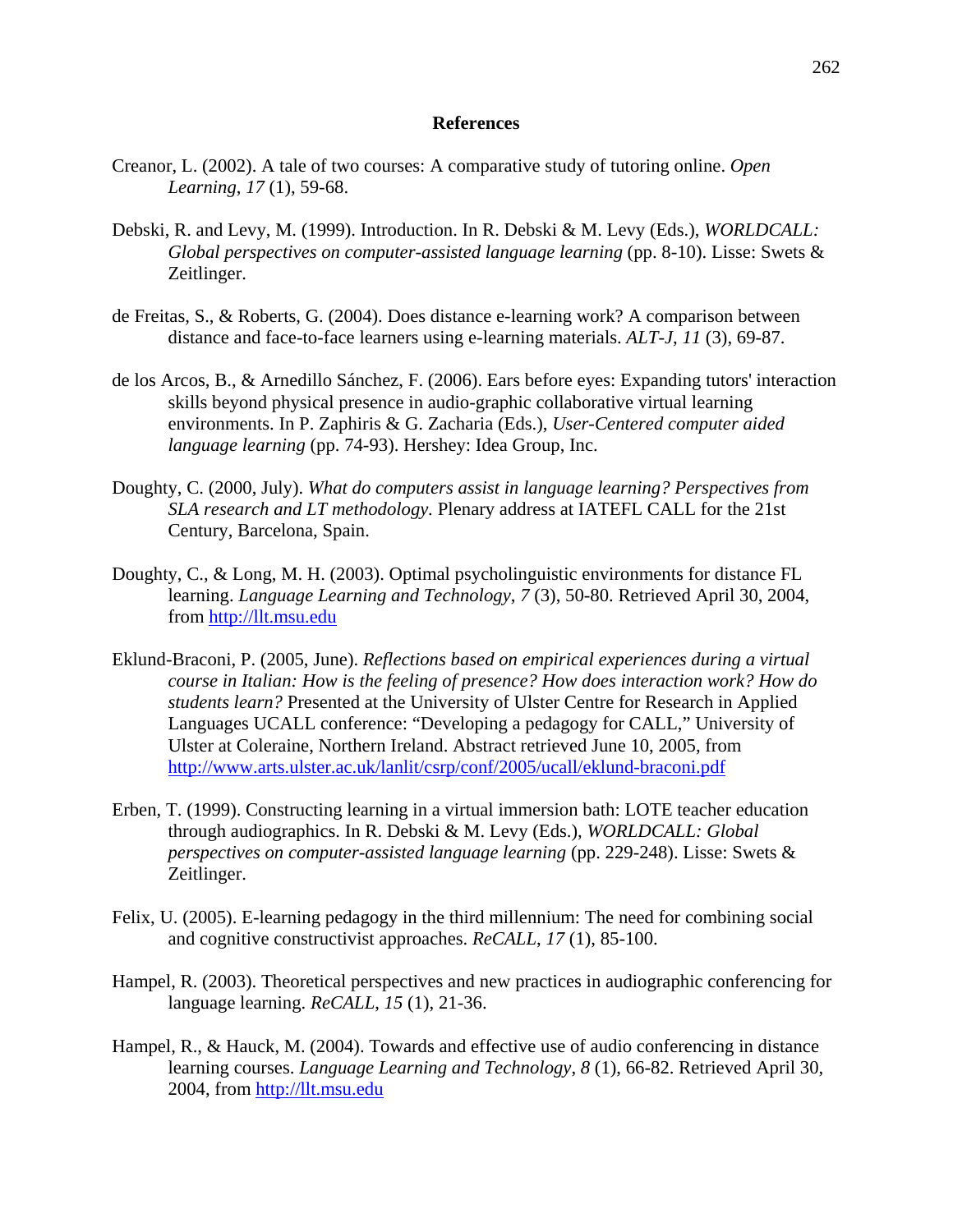- Hauck, M., & Haezewindt, B. (1999). Adding a new perspective to distance (language) learning and teaching - the tutor's perspective. *ReCALL, 11* (2), 46-54.
- Herring, S. (1996). *Computer-mediated communication: Linguistic, social and cross-cultural perspectives*. Amsterdam. John Benjamins.
- Jepson, K. (2005). Conversations–and negotiated interaction–in text and voice chat rooms. *Language Learning and Technology*, *9* (3), 79-98. Retrieved October 6, 2005, from http://llt.msu.edu
- Klapper, J. (2003). Taking communication to task? A critical review of recent trends in language teaching. *Language Learning Journal*, *27*, 33-42.
- Kötter, M., & Shield, L. (2000). Talk to me! Real-time audio conferencing and the changing roles of the teacher and the learner in a 24/7 environment. Proceedings of Networked Learning 2000: Innovative approaches to Lifelong Learning and Higher Education through the Internet. Retrieved January 7, 2002, from http://collaborate.shef.ac.uk/nlpapers/KoetterShieldNL/KoetterShield-p.htm
- Kötter, M. (2001). Developing distance language learners' interactive competence–Can synchronous audio do the trick? *International Journal of Educational Telecommunications, 7* (4), 327-353.
- Levy, M., & Stockwell, G. (2006). Computer-mediated communication. In M. Levy & G. Stockwell (Eds.), *CALL dimensions: Options and issues in computer assisted language learning* (pp. 84-109)*.* Mahwah, NJ: Lawrence Erlbaum Associates.
- Long, M. H. (1996). The role of the linguistic environment in second language acquisition. In W. C. Ritchie & T. K. Bhatia (Eds.), *Handbook of research on language acquisition. Vol .2: Second language acquisition* (pp. 413-468). New York: Academic Press.
- Oxford, R. (1990). *Language learning strategies: What every teacher should know*. New York. Newbury House.
- Rosell-Aguilar, F. (2005). Task design for audiographic conferencing: Promoting beginner oral interaction in distance language learning. *CALL, 18* (5), 417-442.
- Rosell-Aguilar, F. (2006). Online tutorial support in open distance learning through audiographic SCMC: Tutor impressions. *JALT-CALL Journal*, *2* (2), 37-52.
- Schrafnagl, J. (2003). Report on the feedback given by associate lecturers and students in region 1 on the use of lyceum. [Open University Internal report]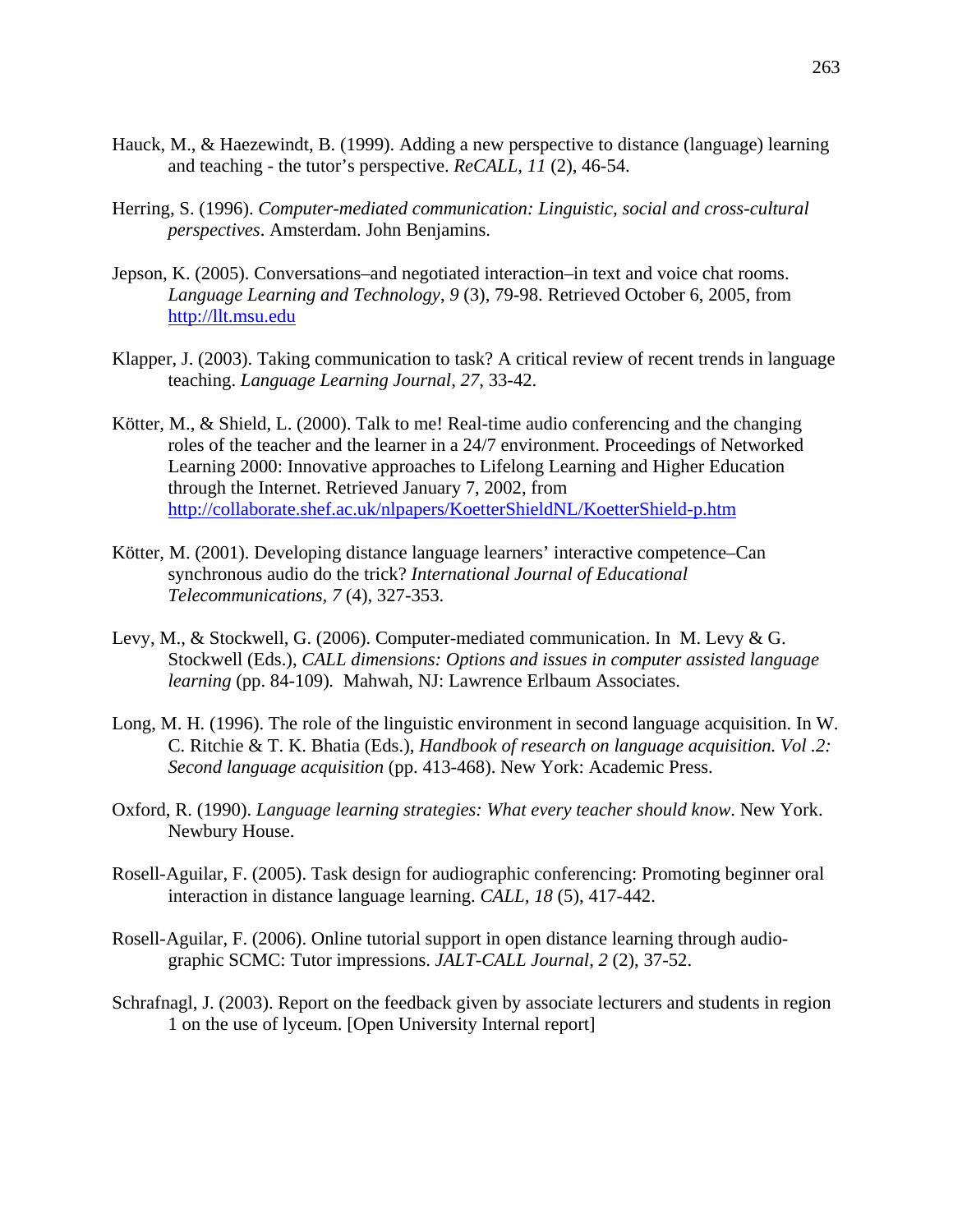- Shield, L. (2000, September). Overcoming isolation: The loneliness of the long distance language learner. Keynote address at the EADTU Paris Millennium Conference: Wiring the Ivory Tower. Paris, France.
- Skehan, P. (2003). Focus on form, tasks, and technology. *Computer Assisted Language Learning*, *16* (5), 391-411.
- Stepp-Greany, J. (2002) Student perceptions on language learning in a technological environment: Implications for a new millennium. *Language Learning and Technology*, *6* (1), 165-180. Retrieved April 30, 2004, from http://llt.msu.edu

**Fernando Rosell-Aguilar** is Lecturer in Spanish at the Open University, United Kingdom. His research focuses on online language learning, mainly Online Information Literacy, CMC learning environments (such as audiographic conferencing) and podcasting for language learning.

Email: f.rosell-aguilar@open.ac.uk

# *Acknowledgement*

I would like to thank my colleague Concha Furnborough for her valuable work coordinating the collection and distribution of data for the general student survey, and the students who kindly gave up their time to complete the surveys.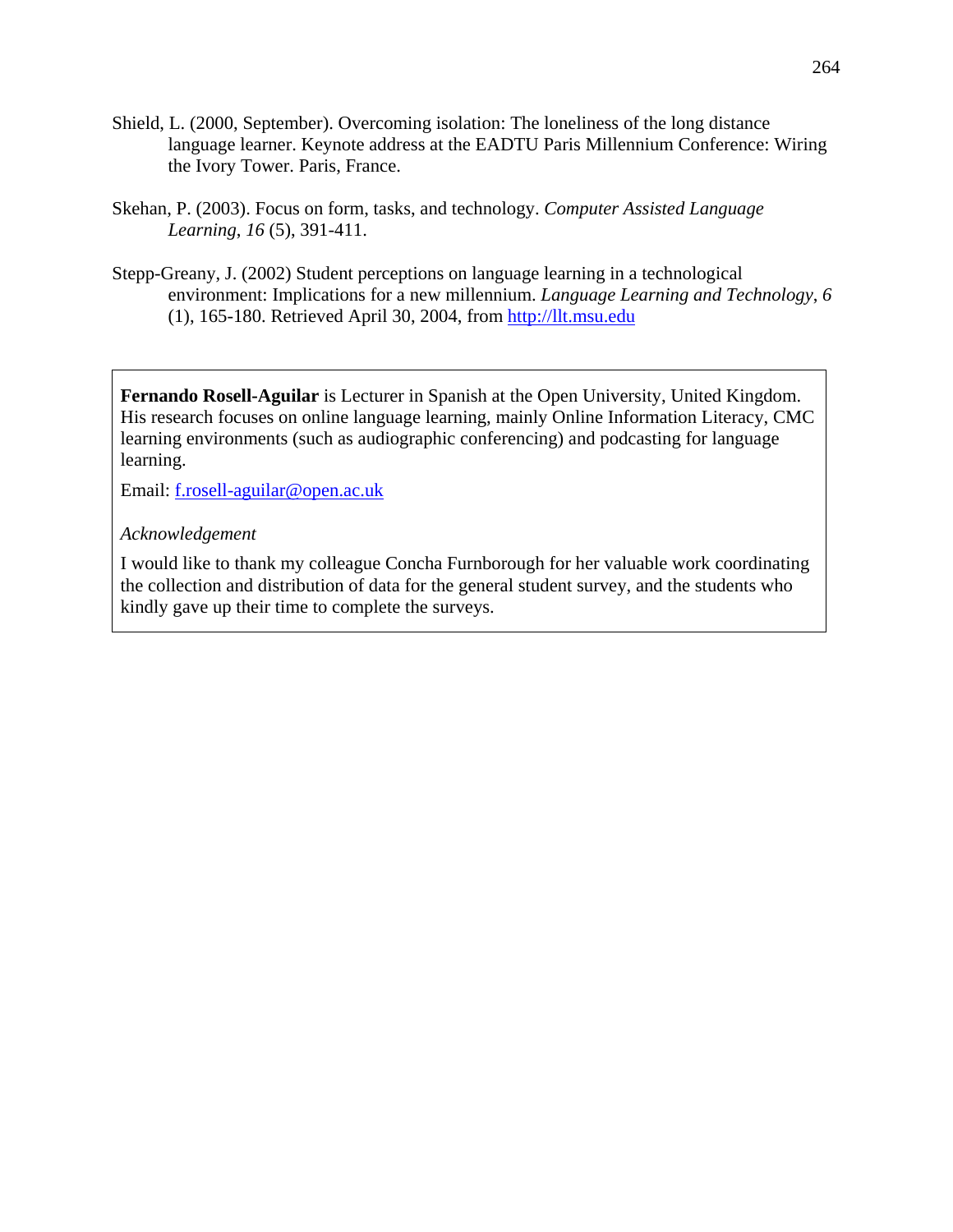# **Appendix A**

### **LZX 194 End of course questionnaire**

Please answer these questions as accurately as you can. Where possible give as much detail as you can. Where there are boxes, just replace the box with an "X" to indicate your answer(s) or delete all the other options available.

All information gathered in connection with this project will remain strictly confidential and participants will not be publicly identified.

Name: \_\_\_\_\_\_\_\_\_\_\_\_\_\_\_\_\_\_\_\_\_\_\_\_\_\_\_\_\_\_\_\_

1 How many tutorials have you attended during the course?

all or almost all  $\Box$  more than half  $\Box$  about half  $\Box$ fewer than half  $\Box$  one  $\Box$  none  $\Box$ 

2 What were your main reasons for not attending the tutorials you missed?

If you attended tutorials:

- 3 What was your main purpose for attending these tutorials?
- 4 Overall, do you feel that you achieved this purpose?

 $Yes \square No \square$ 

- 5 What did you find particularly useful about the tutorials?
- 6 What did you find particularly enjoyable about the tutorials?
- 7 What did you find particularly difficult about the tutorials?
- 8 Overall, did you feel that you got enough opportunities to speak?

 $Yes \square No \square$ 

9 Overall, do you think you made the most of these opportunities?

 $Yes \square No \square$ 

10 Overall, which do you prefer?

Working with the whole group  $\Box$  Working in small groups  $\Box$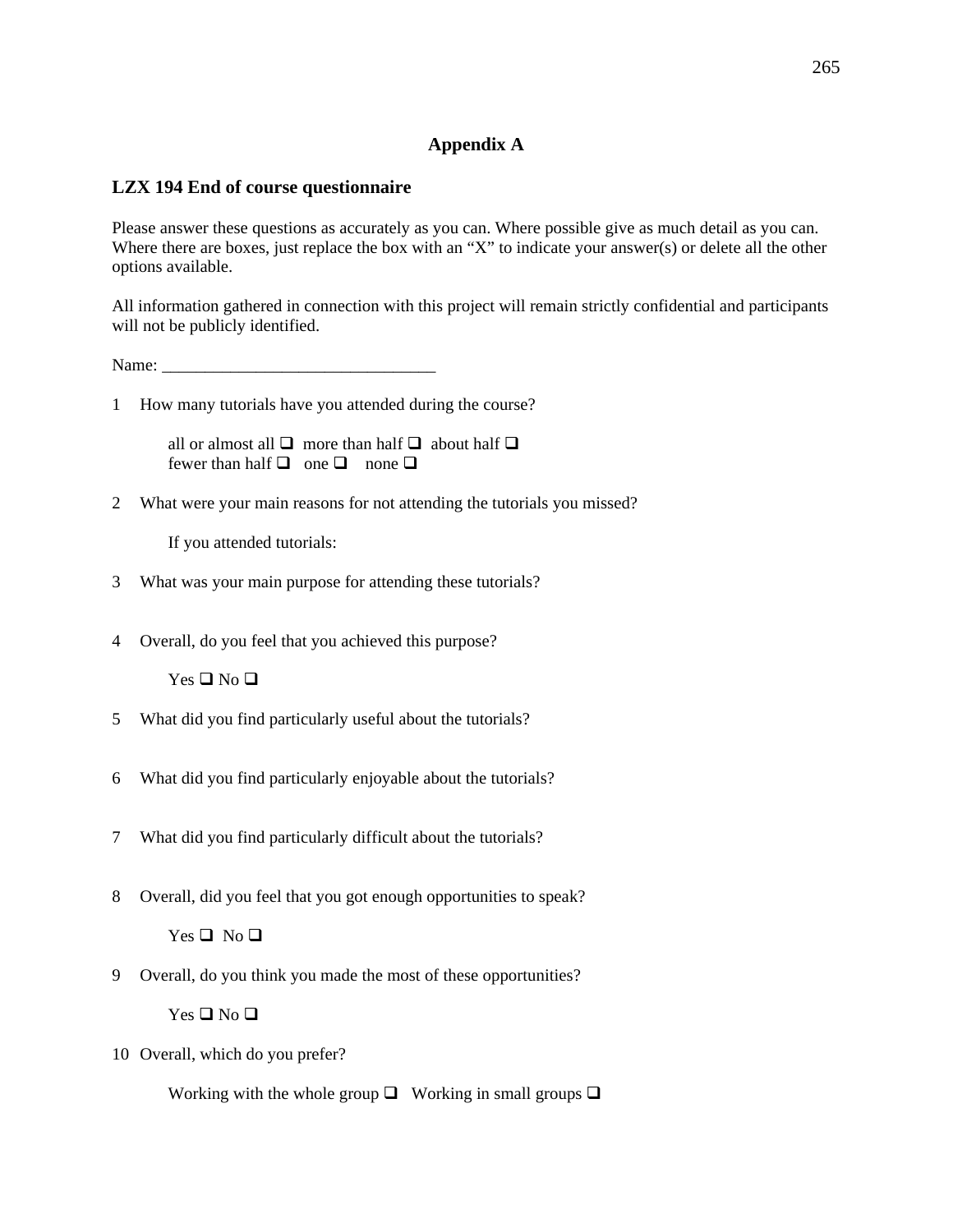- 11 Why?
- 12 Has attending the Lyceum tutorials improved your language skills?

 $Yes \square No \square$ 

13 If YES which skill has improved? (please number these on a scale of 1-4 to indicate which skill you think improved the most:  $1 = \text{most } 4 = \text{least}$ )

Vocabulary  $\Box$  Grammar  $\Box$  Listening comprehension  $\Box$  Speaking  $\Box$ 

14 Did you find the graphics/images, boxes and text on screen helpful for the activities?

 $Yes \square No \square$ 

- 15 What is your opinion of the preparation document on the course website?
- 16 Regardless of your personal circumstances (distance, accessibility), if you had the chance to start this course again now that you have experienced Lyceum, which version would you prefer?

Face to face  $\Box$  Lyceum  $\Box$ 

17 Why?

- 18 Why did you choose the Lyceum version of the course?
- 19 Do you like using Lyceum?

 $Yes \square No \square$ 

20 Overall, do you feel confident using Lyceum?

 $Yes \square No \square$ 

21 Do you think you know what most of the menus, icons and buttons do?

 $Yes \square No \square$ 

22 Do you feel you can use the modules (whiteboard, grid, and document)?

Yes  $\Box$  No  $\Box$ 

23 Do you feel you can use the tools (pin, moving boxes, writing, pictures…)?

 $Yes \square No \square$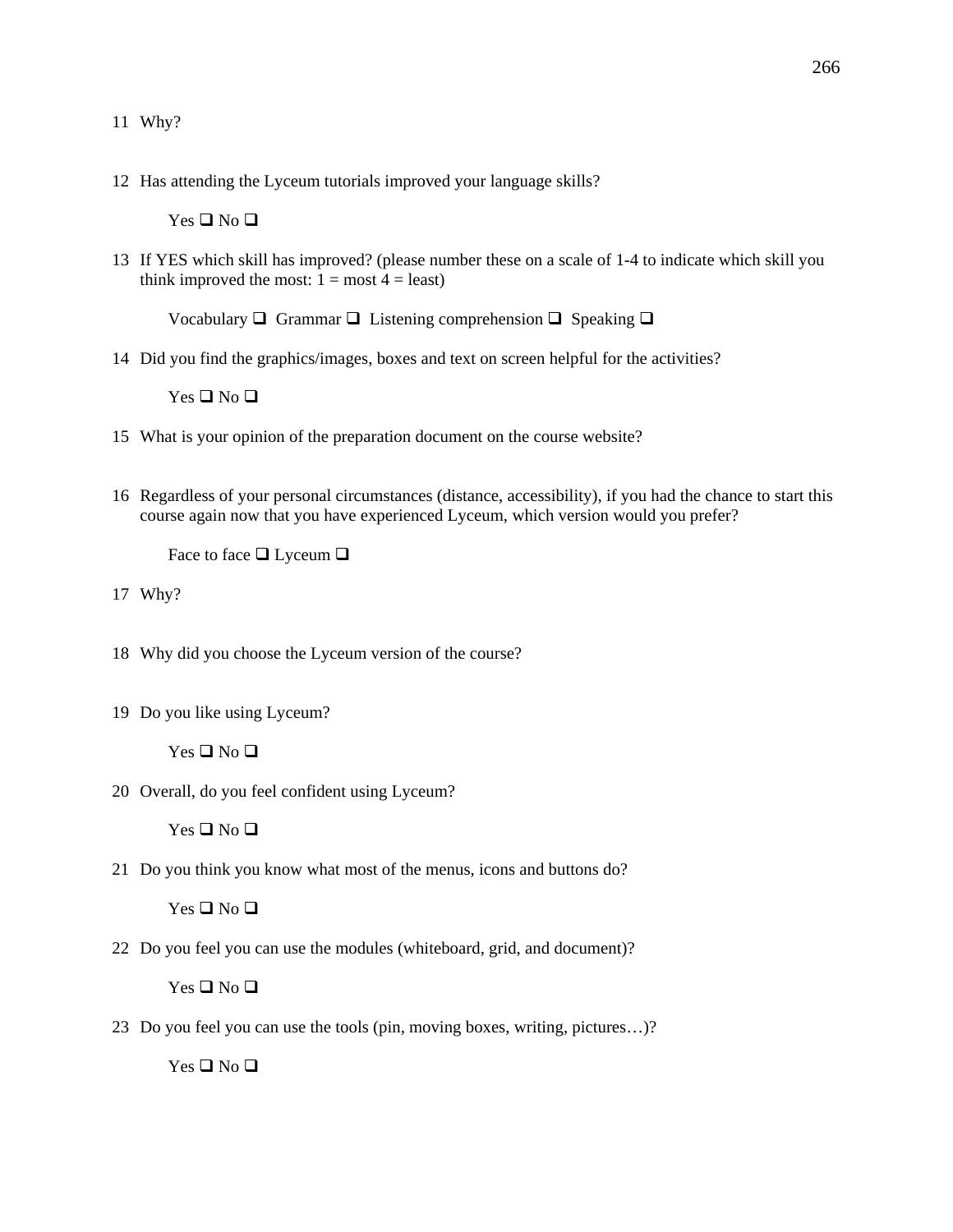24 Does your ability to use the modules and tools impact on what you learn at the tutorial?

 $Yes \square No \square$ 

25 Did you ever experience any problems while using Lyceum?

Yes  $\Box$  No  $\Box$ 

- 26 If YES, what kind of problem?
- 27 Did encountering such problems have a negative impact on your learning?

 $Yes \square No \square$ 

- 28 What did you usually do when encountering a problem?
- 29 Do you think that the time you spent online using Lyceum was worth it?

 $Yes \square No \square$ 

- 30 In your opinion what is the most helpful aspect of using Lyceum for language learning?
- 31 In your opinion what is the least helpful aspect of using Lyceum for language learning?
- 32 Did you ever use Lyceum outside tutorials?  $Yes \square No \square$
- 33 If YES, how many times approximately?

What for?

34 Did you take your ECA2 via Lyceum?

 $Yes \square No \square$ 

- 35 If not why not?
- 36 How was your experience of doing assessment on Lyceum?
- 37 One comment about Lyceum is that it is a "cold" medium. Do you agree?

 $Yes \square No \square$  Please comment: